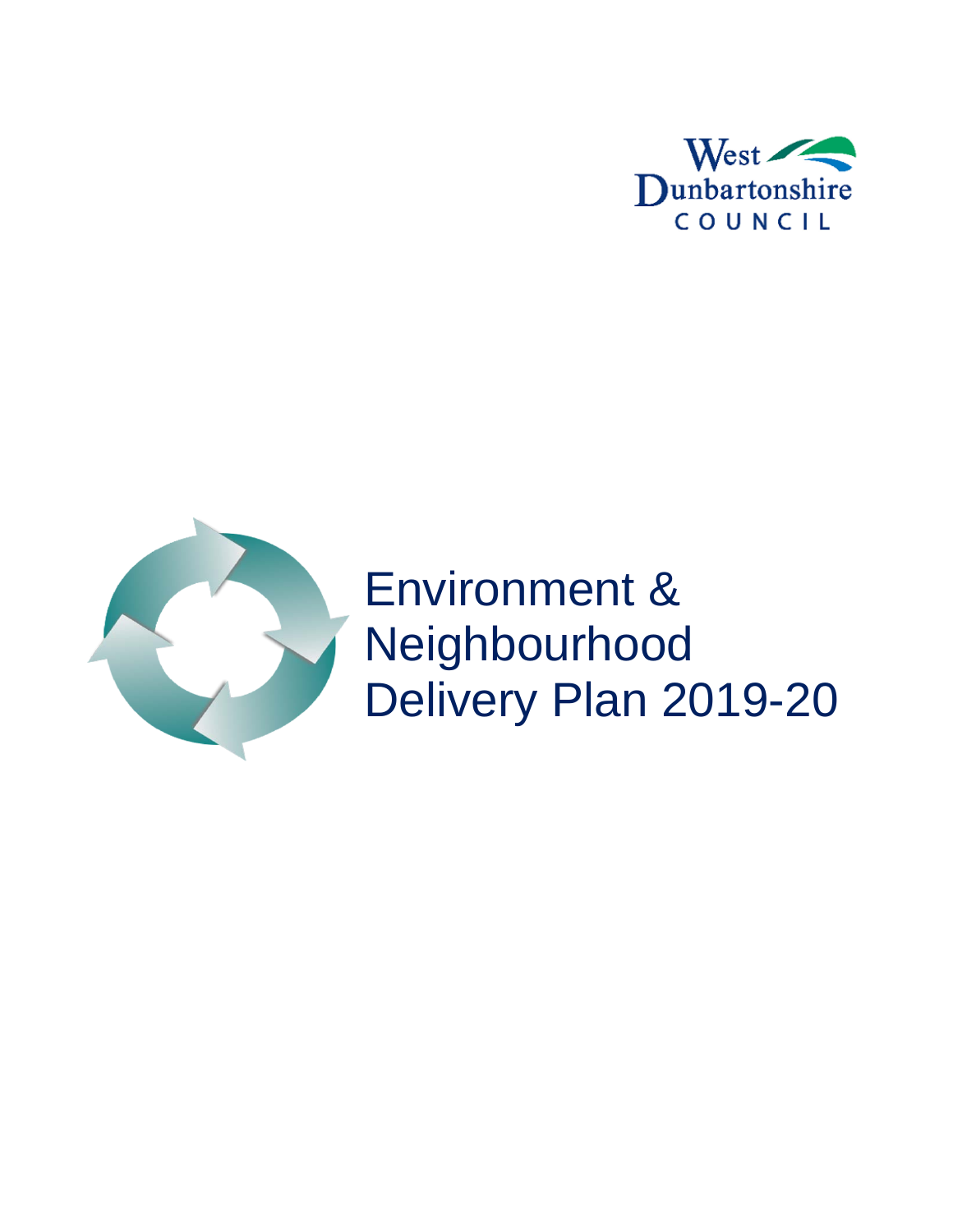# **Index**

| 1.                                   | <b>Overview &amp; Profile</b>        |    |
|--------------------------------------|--------------------------------------|----|
| 2.                                   | <b>Performance Review</b>            | 4  |
| 3.                                   | <b>Strategic Assessment</b>          | 10 |
| 4.                                   | <b>Risks</b>                         | 14 |
|                                      | <b>Appendix 1: Structure Chart</b>   | 15 |
|                                      | <b>Appendix 2: Action Plan</b>       | 16 |
|                                      | <b>Appendix 3: Quality Standards</b> | 18 |
|                                      | <b>Appendix 4: Resources</b>         | 19 |
| <b>Appendix 5: Benchmarking Data</b> | 23                                   |    |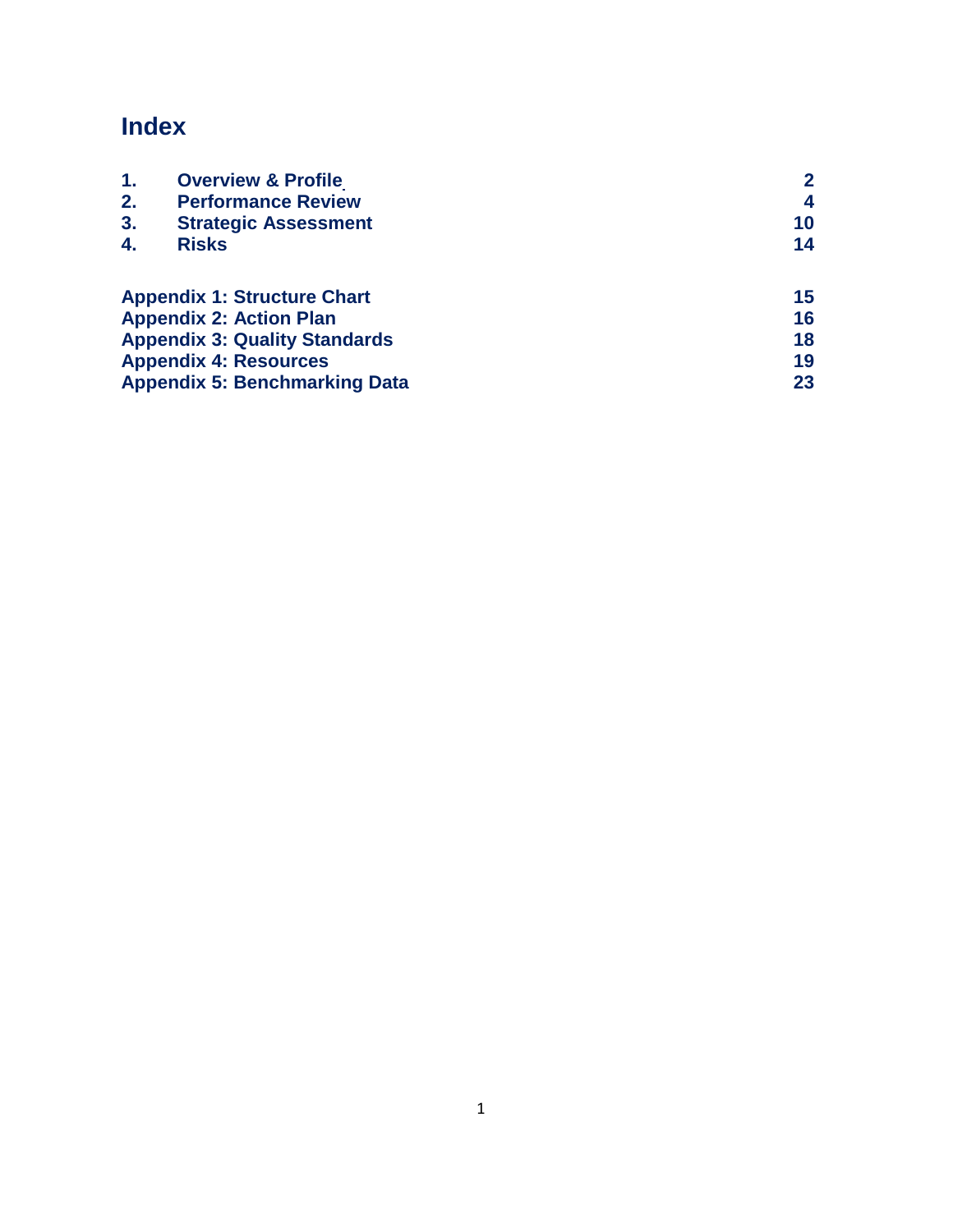### **1. Overview & Profile**

#### **Overview**

Environment & Neighbourhood comprises a wide range of services covering fleet and waste, greenspace, and leisure and facilities management.

It is one of 8 strategic areas with responsibility for delivering the Council's Strategic Plan.

This Plan sets out key actions to help deliver the Council's priorities (as described in strategic documents such as the Strategic Plan 2017-2022 and Equality Outcomes & Mainstreaming Report 2017-2021) as well as actions to address the performance issues and service priorities identified in our planning process. It outlines the performance indicators we will monitor to measure our success, provides an overview of services and resources, including employees and budgets, and considers the relevant risks.

Progress will be monitored and managed on a regular basis at Environment & Neighbourhood management team meetings and reported twice yearly to Infrastructure, Regeneration and Economic Development (IRED) Committee, at midyear and year end.

#### **Profile**

There are three distinct services within Environment and Neighbourhood: Fleet and Waste; Greenspace (including street cleansing); and Leisure and Facilities Management. Brief details of each service are outlined below and a structure chart is set out at Appendix 1.

#### *Fleet and Waste*

This service manages the general waste and recycling collections from all households in the Council area, in-house operations and registered commercial waste users.

The service also procures, manages, maintains and arranges the end of life disposal of the Council's vehicle fleet and manages the client / passenger transport service for Health and Social Care, and Educational Services.

#### *Greenspace*

Greenspace operates the Council's grounds maintenance, street cleaning and burial and cremation services under the terms of a Service Level Agreement. The Service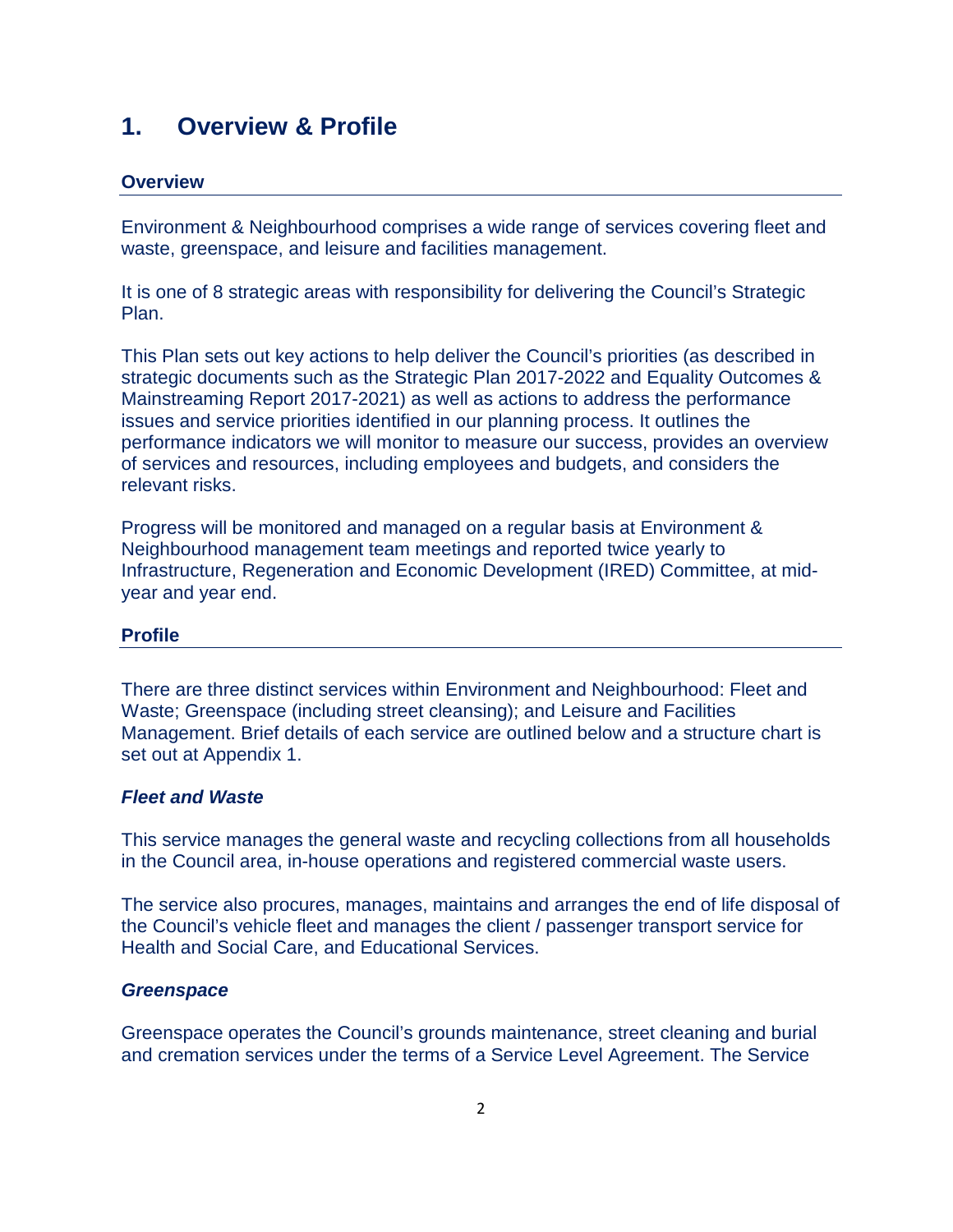Level Agreement is the mechanism by which the Council delivers its policy aims and objectives for the management and maintenance of the Greenspace service. Greenspace also provides outdoor facilities such as football pitches, play areas, allotments and parks, as well as dealing with countryside access, maintenance of woodlands and delivering a ranger service.

#### *Leisure and Facilities Management*

This service provides building cleaning, facilities support and catering services support to a range of Council establishments, including all Council schools and Early Years establishments.

The service also includes a client liaison link between the Council and West Dunbartonshire Leisure Trust. It has performance monitoring responsibility for the Leisure Trust as it delivers a range of services on behalf of the Council, including the Council's annual events programme.

#### **Capital Projects**

All of the above services have responsibility for a range of capital projects including:

- Clydebank Community Sports Hub;
- Mountblow Pavilion and 3G pitch;
- continuation of our playpark rollout;
- Levengrove Park Heritage Lottery Fund restoration project;
- Posties Park running track and pavilion;
- all weather tennis courts at Argyll Park; and
- Vale of Leven Cemetery extension.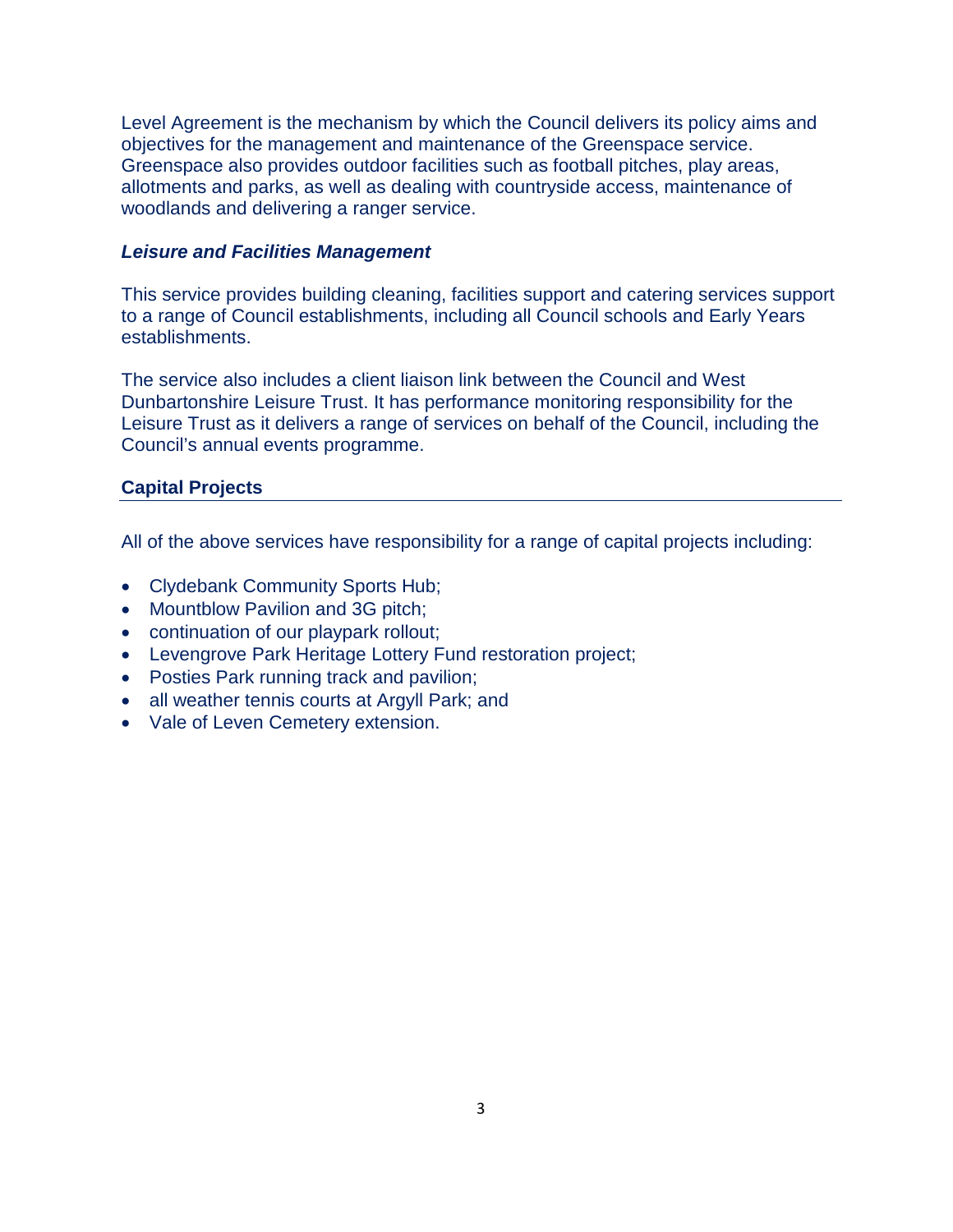## **2. Performance Review**

The Environment & Neighbourhood management team completed a detailed performance review of 2018/19, looking at:

- current and previous performance;
- how our performance compares with other local authorities (known as benchmarking);
- feedback from service users gathered through our Citizen Panel survey, monthly telephone surveys, internal surveys, and complaints; and
- self-evaluations.

The performance review highlighted our key achievements in 2018/19 as well as a number of performance challenges to be addressed in 2019/20.

#### **Key Achievements**

The key achievements highlighted by the performance review are set out below.

#### *Service Wide*

- Service provision previously provided by Greenlight Environmental was taken back in house, continuing both the service and the employment of 40 people.
- Constructed Clydebank Community Sports Hub (CCSH) to deliver the largest synthetic pitch in the UK.

#### *Fleet and Waste*

- Electric pool cars rolled out to Church Street offices.
- Secured Transport Scotland 'Switched on Fleet' funding to procure additional all electric pool cars and frontline fleet vans.
- Continued to deliver the annual fleet vehicle replacement programme.
- Developed a collaborative procurement arrangement for waste disposal with Argyll & Bute and Inverclyde councils in advance of the forthcoming regulatory change to landfill disposal from January 2021.
- Diverted 21,500 tonnes of household waste from landfill disposal for recycling.

#### *Greenspace*

- Delivered £3.6m Heritage Lottery Fund restoration project at Levengrove Park.
- Continued to roll out a further 14 new play areas, including an additional needs play area.
- Successfully applied for and received match funding to develop 3 all-weather tennis courts.
- Received a highly commended in the Scottish Government report re inspections of Crematorium & Burials. This was noted as a Scottish exemplar.
- Improved bio diversity through the creation of wildflower areas and planting over 1,000 trees.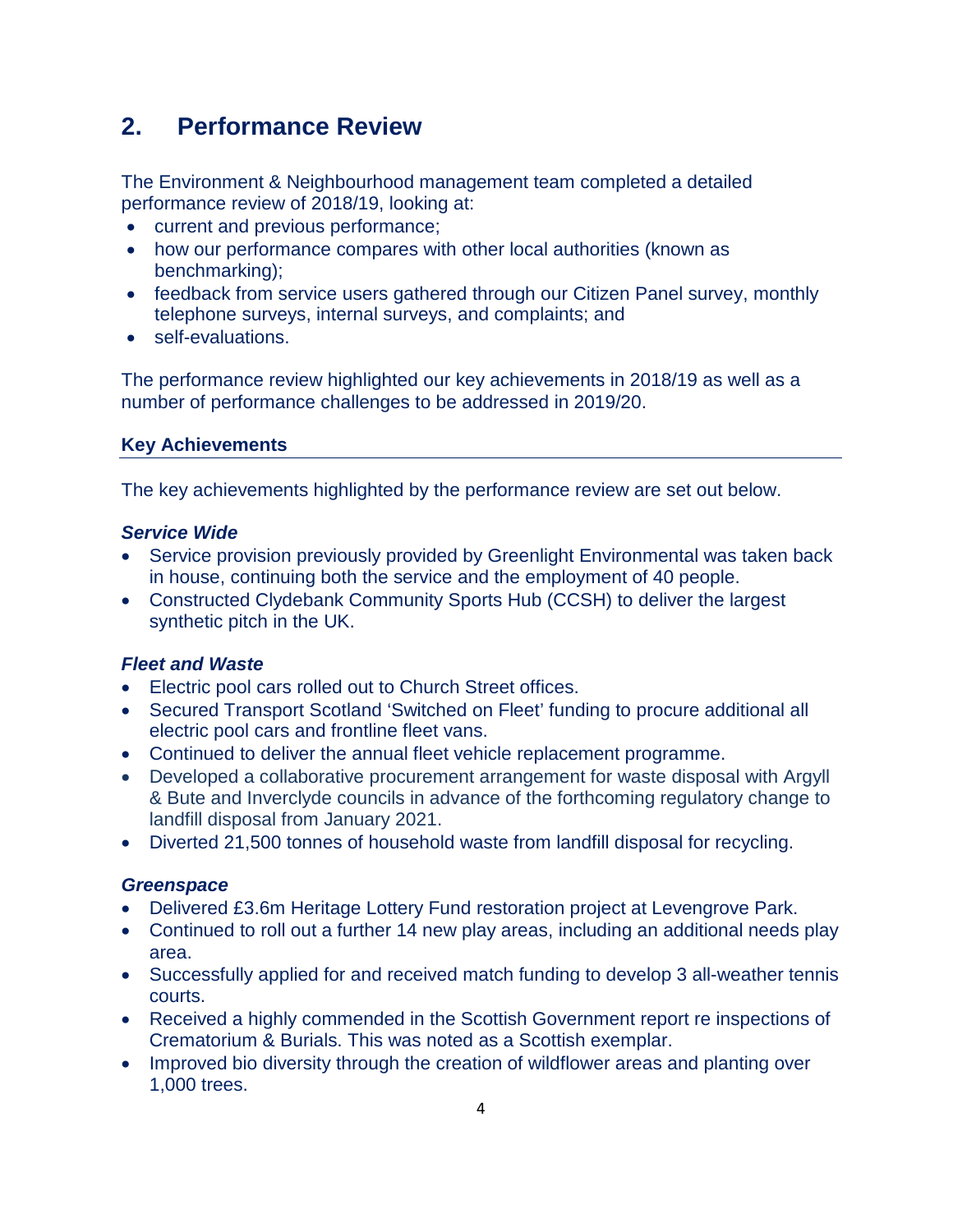#### *Leisure and Facilities Management*

- Several Awards for Clydebank Leisure Centre national recognition for design and construction.
- 36% increase in participation levels after the opening of new Clydebank Leisure Centre.
- Expansion of Early Years Provision, working in partnership with Education to significantly increase capacity of early years provision.
- Appointment of officer dedicated to school and nursery food and nutrition.

#### **Challenges**

The challenges identified by the performance review are set out below. These relate to landfilled waste and recycling, and the upgrade of the roads costing system.

#### *Biodegradable Municipal Waste Landfilled*

The tonnage of biodegradable municipal waste that is landfilled has more than halved since 2006/07. However, based on performance in the first three quarters of 2018/19, with 11,148 tonnes landfilled against a target of 9,000 (subject to verification by WasteDataFlow), it is highly unlikely that the year- end target of 12,000 will be met. Indeed, the 2018/19 value (due by mid-May 2019) is projected to be around 15,000 tonnes.

While the existing kerbside collection systems (blue and brown bin recycling system) are in place to minimise the quantity of biodegradable waste sent to landfill, the Council has no direct control over the proportion of biodegradable waste contained in householders' landfill waste bins. However, we will work to improve performance by implementing the actions set out under 'Household Waste Recycled' in the section below.

It should be noted that under the terms of the Waste (Scotland) Regulations 2012, biodegradable municipal waste is to be banned from landfill disposal from 1 January 2021. To ensure that the Council is compliant with the forthcoming landfill ban, the IRED Committee, at its 21 November 2018 meeting, approved a collaborative procurement/ tendering exercise with Argyle & Bute and Inverclyde councils for the reception, transfer, treatment and disposal of municipal solid waste.

#### *Household Waste Recycled*

The recycling rate for the first three quarters of 2018/19 was 45% (subject to verification by Waste Data Flow), significantly off the target of 53%. Based on this performance, it is anticipated that the year- end value (due by mid-May 2019) will not meet the target of 53% set for the year.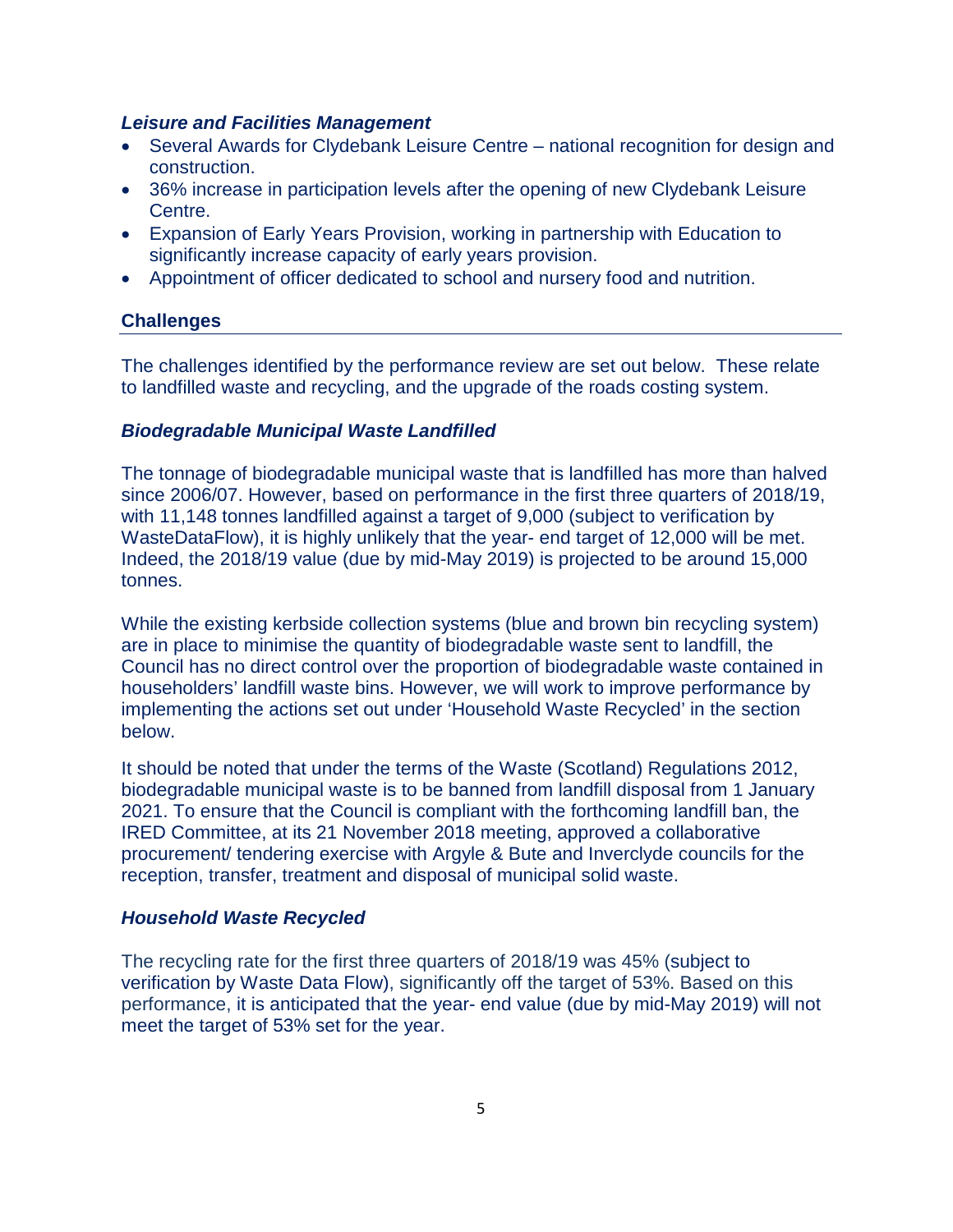In 2019/20, we will work to improve recycling and reduce biodegradable municipal waste landfilled by:

- Continuing our recycling promotional campaigns designed to encourage households to maximise their use of the Council's current kerbside recycling services; and
- Following receipt of a Zero Waste Scotland report on their 2019 review of the code of practice associated with the Household Recycling Charter for Scotland, to which the Council is a signatory, seek Committee approval to trial an alternative service delivery model that is compliant with the reviewed code of practice.

#### **Service Users' Feedback**

The Council has a clear focus on learning from the feedback we receive from our service users. Complaints data, monthly telephone surveys and a range of other mechanisms provide invaluable feedback to help us improve our services.

#### *Complaints*

Every year, Environment and Neighbourhood services are involved in millions of service interactions. Every quarter, for example, there are over 1 million bin collections. The scale of Environment and Neighbourhood's service interactions provides important context to the complaints data that follows.

Between 1 April and 31 December 2018, Environment & Neighbourhood received a total of 148 complaints, comprising 145 at Stage 1 and 3 at Stage 2. During the same period, 136 complaints were closed, 133 at Stage 1 and 3 at Stage 2.

Of the 133 complaints closed at Stage 1, 121 (91%) were resolved within the 5 working days target, with an average of 3 days for all complaints closed at this stage.

Two of the 3 complaints closed at Stage 2 were resolved within the 20 working days target, with an average of 14 days for all complaints closed at Stage 2.

37 (28%) of the complaints closed at Stage 1 were upheld and one complaint at Stage 2.

The management team will continue to review complaints regularly to identify trends and areas for improvement and will ensure that all relevant staff receive customer service standards training.

#### *Residents' Telephone Survey*

Every month a telephone survey of 100 residents is carried out to gauge satisfaction levels with a range of Council services. Within Environment & Neighbourhood, this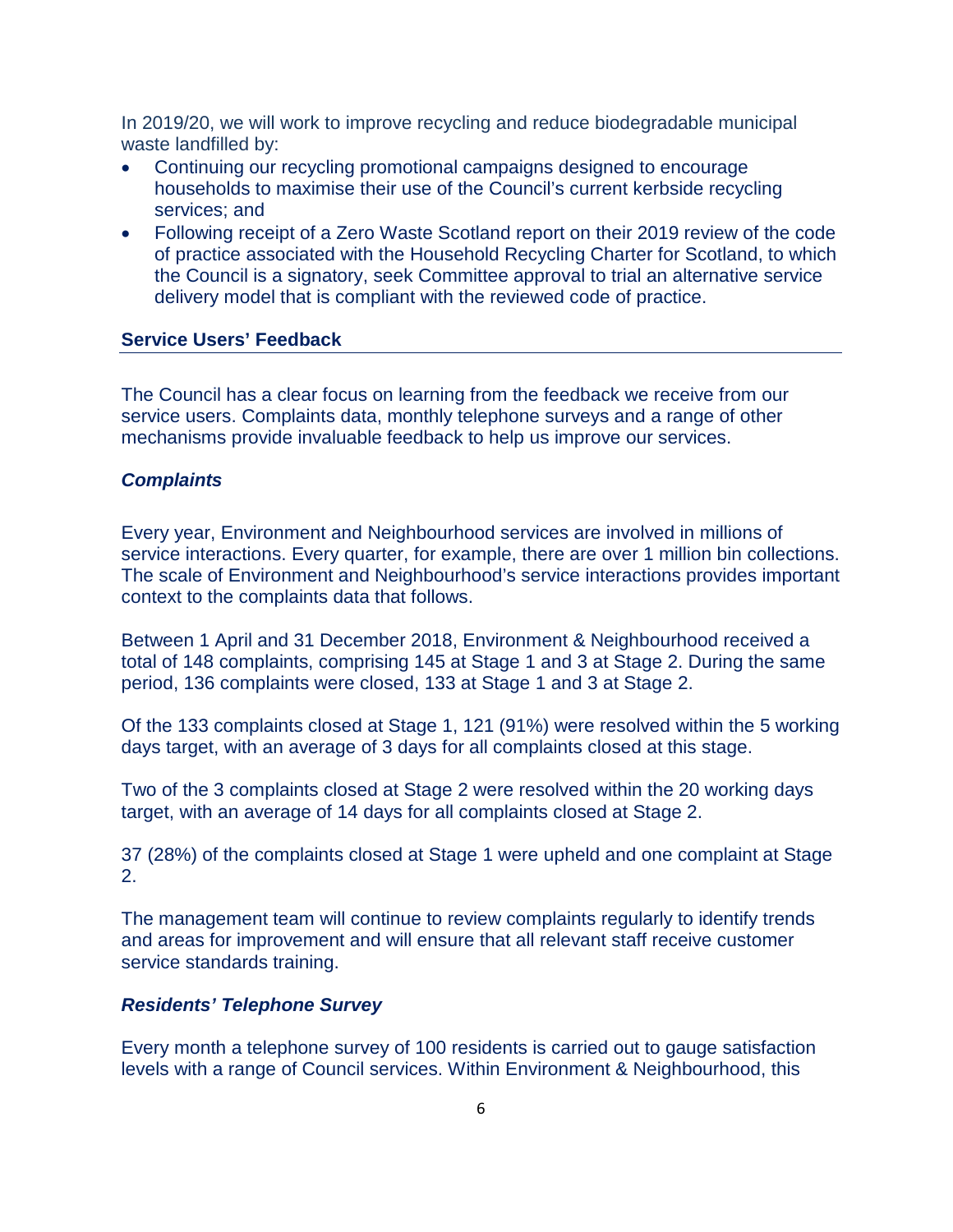covers street cleaning, waste services, leisure and community centres, grounds maintenance/grass cutting, and parks/open spaces. The most recent satisfaction rates are set out below:

| % satisfied with:                                                                                              | 2017 | 2018     | <b>Performance</b><br><b>Trend</b> |
|----------------------------------------------------------------------------------------------------------------|------|----------|------------------------------------|
| Street cleaning service                                                                                        | 73%  | 75%      |                                    |
| Waste service overall                                                                                          | 97%  | 88%      |                                    |
| Leisure and community centres                                                                                  | 96%  | $92\%$ * |                                    |
| Leisure and sport centres (delivered<br>through West Dunbartonshire Leisure<br>Trust on behalf of the Council) | N/A  | 87%      | New from July 2018                 |
| <b>Community centres</b>                                                                                       | N/A  | 92%      | New from July 2018                 |
| Grounds maintenance and grass cutting                                                                          | N/A  | 82%      | New from July 2018                 |
| Parks and open spaces                                                                                          | N/A  | 81%      | New from July 2018                 |

\*Relates to January to June 2018 only. From July 2018, this indicator was split into leisure and sport centres and community centres.

#### *Citizens' Panel*

Two Citizen Panel surveys were carried out in 2018, highlighting the following:

- The majority of residents (71%) were aware of the Scottish Government's Zero Waste Plan and support the Council making environmental changes to reduce its carbon footprint;
- Almost all respondents (98%) reported that they recycled household waste although 58% felt the Council did not do enough to support recycling, citing more bin provision, reviewing collection services, raising awareness and increasing glass recycling as ways to provide further support;
- In relation to the Community Empowerment (Scotland) Act, of the 24% of respondents who were aware of the Act, 39% were interested in finding out about the provision relating to allotments;
- The local environment featured in the top 5 of respondents' priorities;
- Recycling, dog fouling, the local environment, street cleaning, and bins were amongst the most popular topics for future Citizens' Panel surveys suggested by respondents.

We will continue to review feedback from Citizens' Panel surveys and identify how we can address the issues that emerge.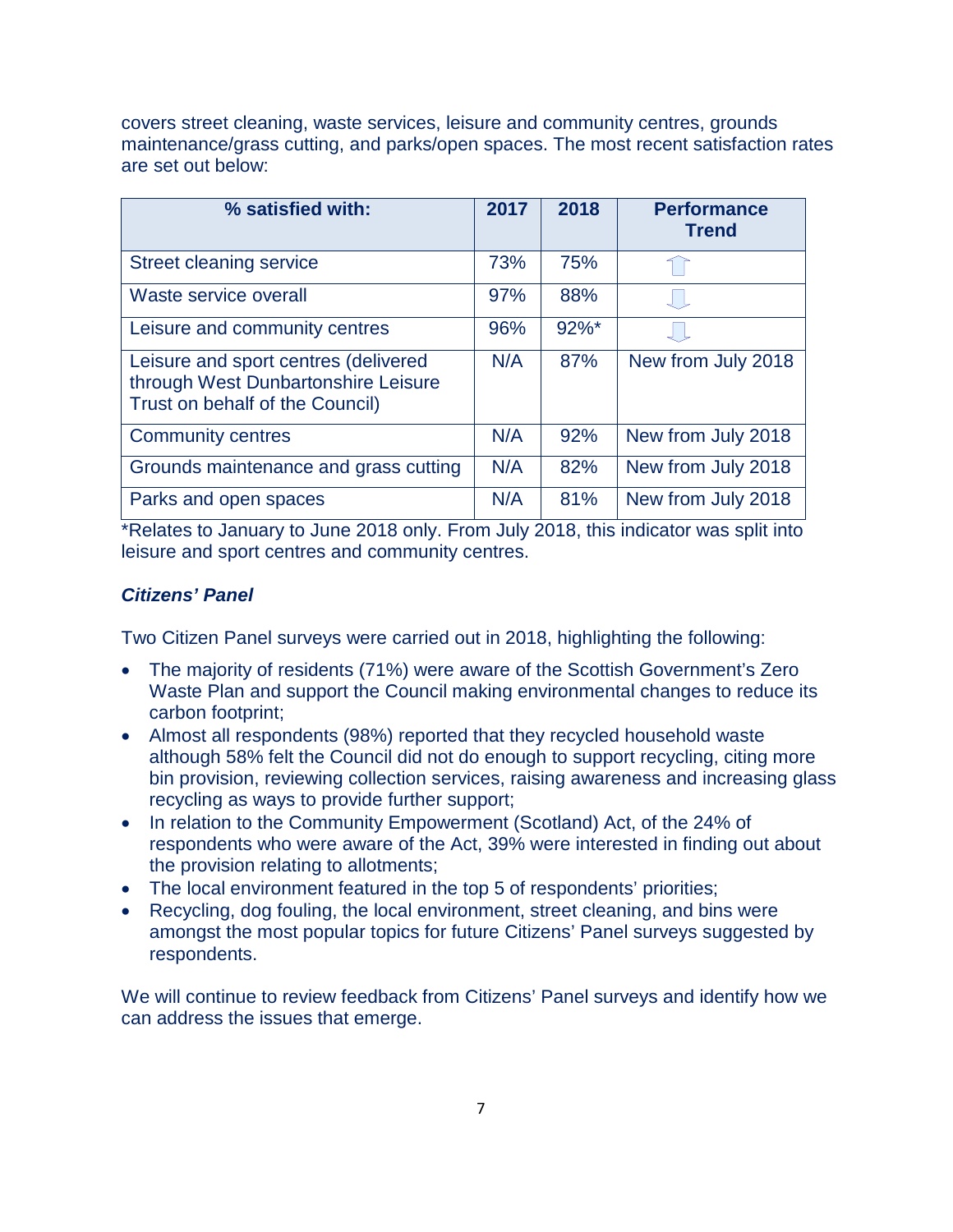#### **Continuous Improvement**

#### **Self-Evaluation Programme**

In 2016 the Council agreed a three year self-evaluation programme using a checklist approach implemented through an online survey. Over the three year programme, all Council services that are not subject to an external evaluation will undertake selfevaluation.

A self-evaluation was carried out within Facilities Management in 2018 and the resulting improvement plan has been implemented. A follow-up survey will determine its impact.

<span id="page-8-0"></span>The second within Greenspace is due to commence in spring 2019 with Waste & Fleet beginning in spring/ summer 2019.

#### *Benchmarking*

The Council has a three year programme to ensure that all services benchmark their performance in relation to service delivery, cost and user satisfaction. Within Environment & Neighbourhood, this is carried out via the Local Government Benchmarking Programme (LGBF) and APSE.

#### Local Government Benchmarking Framework (LGBF)

All 32 councils in Scotland measure a common set of performance indicators called the Local Government Benchmarking Framework. It comprises service delivery, cost, and satisfaction indicators covering all major council service areas, including education, housing, social work, and leisure.

Using the same indicators across all councils allows us to compare our performance so that we can identify best practice, learn from each other, and improve what we do.

The most recent comparative data for all councils was published in February 2019 and relates to the period 2017/18. The indicators for Environment & Neighbourhood are set out in the table at Appendix 5.

In summary, 4 of the 11 indicators improved year-on-year, 6 declined and 1 stayed the same. Five PIs improved in ranking, two moving up 6 places: percentage of adults satisfied with parks and open spaces (C&L5b); and percentage of adults satisfied with refuse collection (ENV7a).

The spread of PIs across the top (Q1), middle (Q2 and Q3) and bottom (Q4) quartiles is as follows: 3 PIs in Q1, 1 in Q2, 2 in Q3 and 5 in Q4.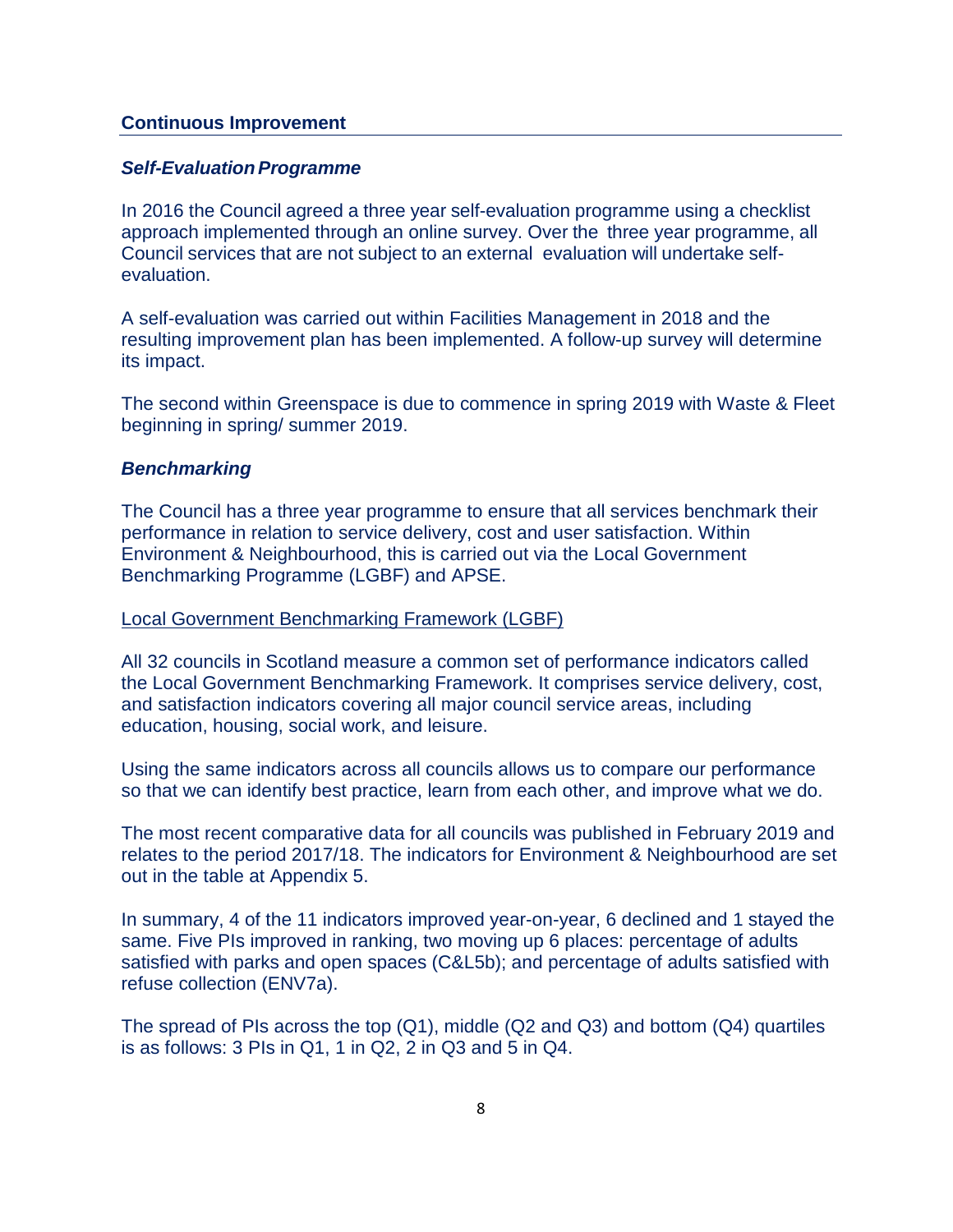#### **Quality Standards**

Quality standards help to define what users of our services can expect to receive, and remind both the organisation and our employees of the challenges and obligations they face in delivering best value services.

Quality standards for Environment & Neighbourhood are set out in Appendix 3. These will be monitored and managed by the Environment & Neighbourhood management team on a regular basis and reported annually to IRED Committee.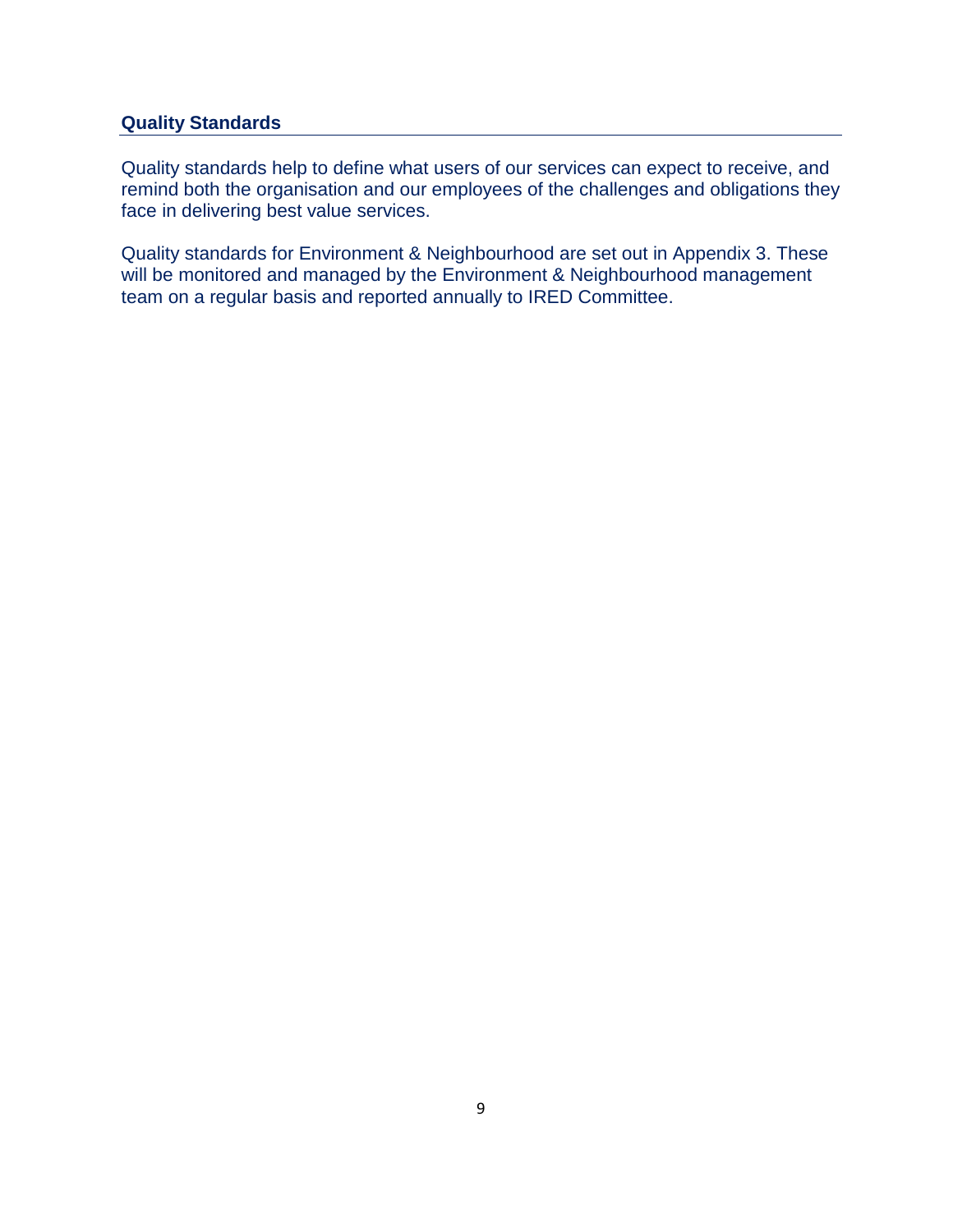### **3. Strategic Assessment**

The Environment & Neighbourhood management team completed a detailed strategic assessment to determine the major influences on service delivery and priorities in 2019/20 and beyond. This covered a review of the financial context, local and national political priorities, new legislation and technology, and Council policies among others. The following factors were identified as significant:

#### **Key Factors**

#### *Financial Context*

The entire public sector is facing significant financial challenges. The Council is predicting cumulative funding gaps in 2020/21 and 2021/22 of £9.816m and £16.930m respectively. This means that action has to be taken to balance our budget and protect services for residents.

This will undoubtedly mean that within our service area, available funding will be reduced and we will need to change how we do our jobs, what we do, where we work, and may reduce the number of people employed.

#### *New School Meals Legislation Due in 2019/20*

The provision of school lunches is presently governed by the [Schools \(Health](http://www.scotland.gov.uk/Topics/Education/Schools/HLivi/foodnutrition)  Promotion and [Nutrition\) \(Scotland\) Act 2007](http://www.scotland.gov.uk/Topics/Education/Schools/HLivi/foodnutrition) and the [Nutritional Requirements for](http://www.gov.scot/Publications/2008/09/12090355/0)  [Food and Drink in Schools \(Scotland\) Regulations 2008.](http://www.gov.scot/Publications/2008/09/12090355/0) These are Scottish Government regulations which specify the acceptable standards and nutritional content of school food.

The Scottish Government is presently consulting with stakeholders prior to reviewing the school food legislation. Once agreed, any changes are likely to have an impact upon school meal provision. Additionally, new legislation has been developed by NHS Health Scotland called "Setting the Table - Nutritional Guidance and Food Standards for Early Years Childcare Providers in Scotland" This guidance has been developed to help Early Years childcare providers meet the Scottish Government National Care Standards.

The Facilities Management team is currently utilising the new guidance to develop menus for the Early Years sector however the Early Years Expansion Strategy will require a greater degree of menu development and analysis.

To assist in the development of a range of nutritionally balanced menu options to meet the various legislative requirements, Facilities Management has recruited a Food and Nutrition Co-ordinator to the team. This office is responsible for leading menu development and implementation for snacks and school meals within the Early Years,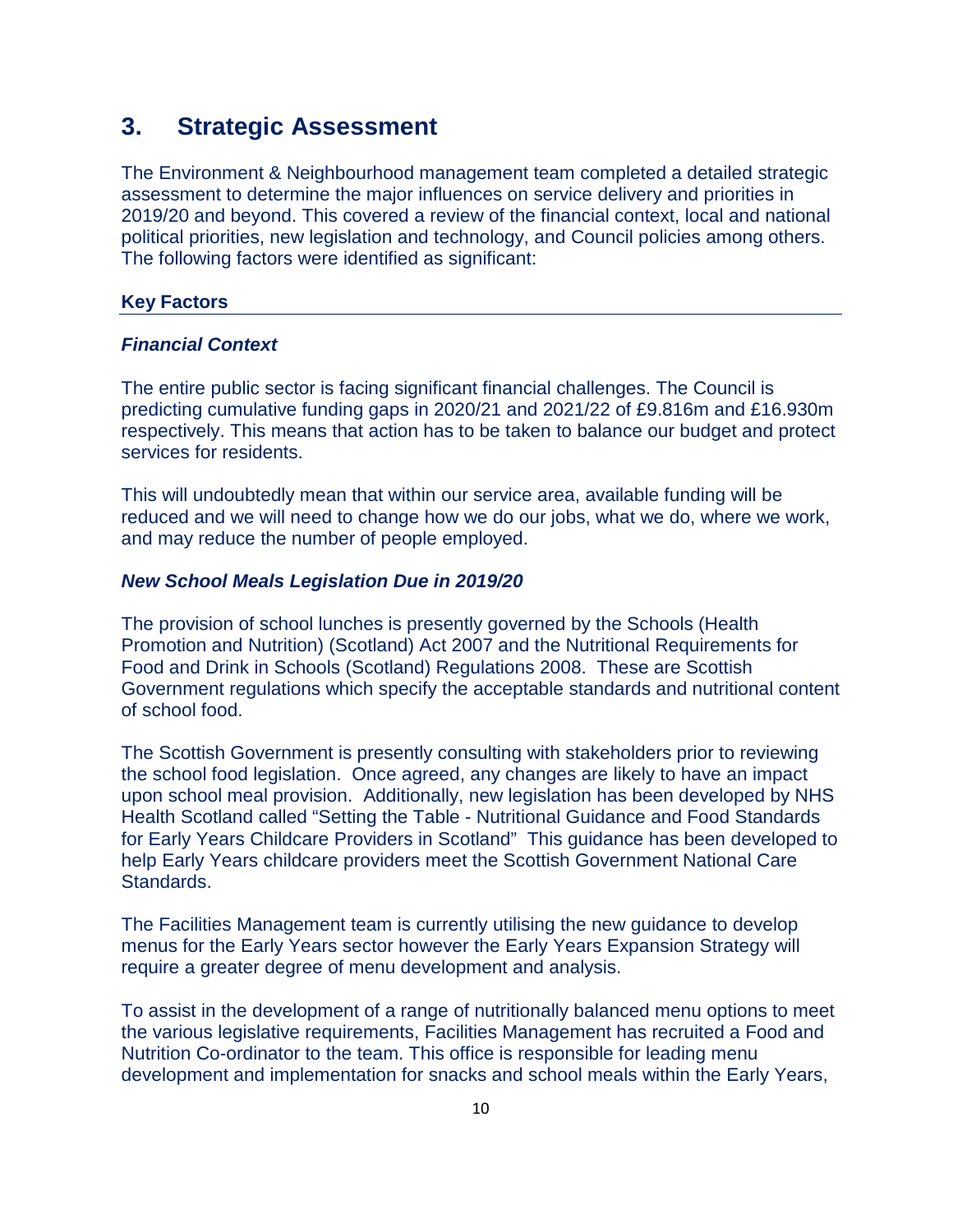Primary, Special and Secondary sectors, for monitoring and reviewing uptake and for ensuring compliance with national guidelines and legislation.

In 2019/20, following the introduction of new school meals legislation, we will review the implications for West Dunbartonshire and identify any specific actions in response.

#### *Community Empowerment Act – food growing strategy/allotments*

The Greenspace service currently manages two allotment sites in Dumbarton. There is a 10 year waiting list for allocation of an allotment. The Community Empowerment Act places an obligation on Local Authorities to provide sufficient allotments for its residents. There is an allocation of £400k in the Councils capital plan to develop new allotment sites. The challenge is to identify suitable sites that are not contaminated.

In 2019/20, we will:

- deliver a suitable new allotment site with provision for 40 traditional plots; and
- finalise a food growing strategy for West Dunbartonshire.

#### *Waste (Scotland) Regulations 2012*

In terms of the Waste (Scotland) Regulations 2012, biodegradable municipal waste is to be banned from landfill disposal from 1 January 2021. To ensure that the Council is compliant with the forthcoming landfill ban, the IRED Committee, at its 21 November 2018 meeting, approved a collaborative procurement/ tendering exercise with Argyle & Bute and Inverclyde councils for the reception, transfer, treatment and disposal of municipal solid waste.

In 2019/20, we will conclude the collaborative procurement exercise with Argyll & Bute and Inverclyde Councils to secure a best value contract for the reception, transportation, treatment and compliant disposal of municipal solid waste. We will also implement the actions set out in detail in the Challenges section to improve recycling and reduce biodegradable waste landfilled.

#### *Deposit Return Scheme*

Zero Waste Scotland is working to design a deposit return system (reverse vending machines) for future roll out across Scotland. The potential impact of such a scheme on the Council's current kerbside and community recycling facilities, e.g. the blue bin system for plastic bottles and drinks cans, will not be known until the initial trials of the deposit return system, currently being conducted by Zero Waste Scotland, have been completed.

In 2019/20, we will review the outcome of the trials for West Dunbartonshire and identify any actions in response to this.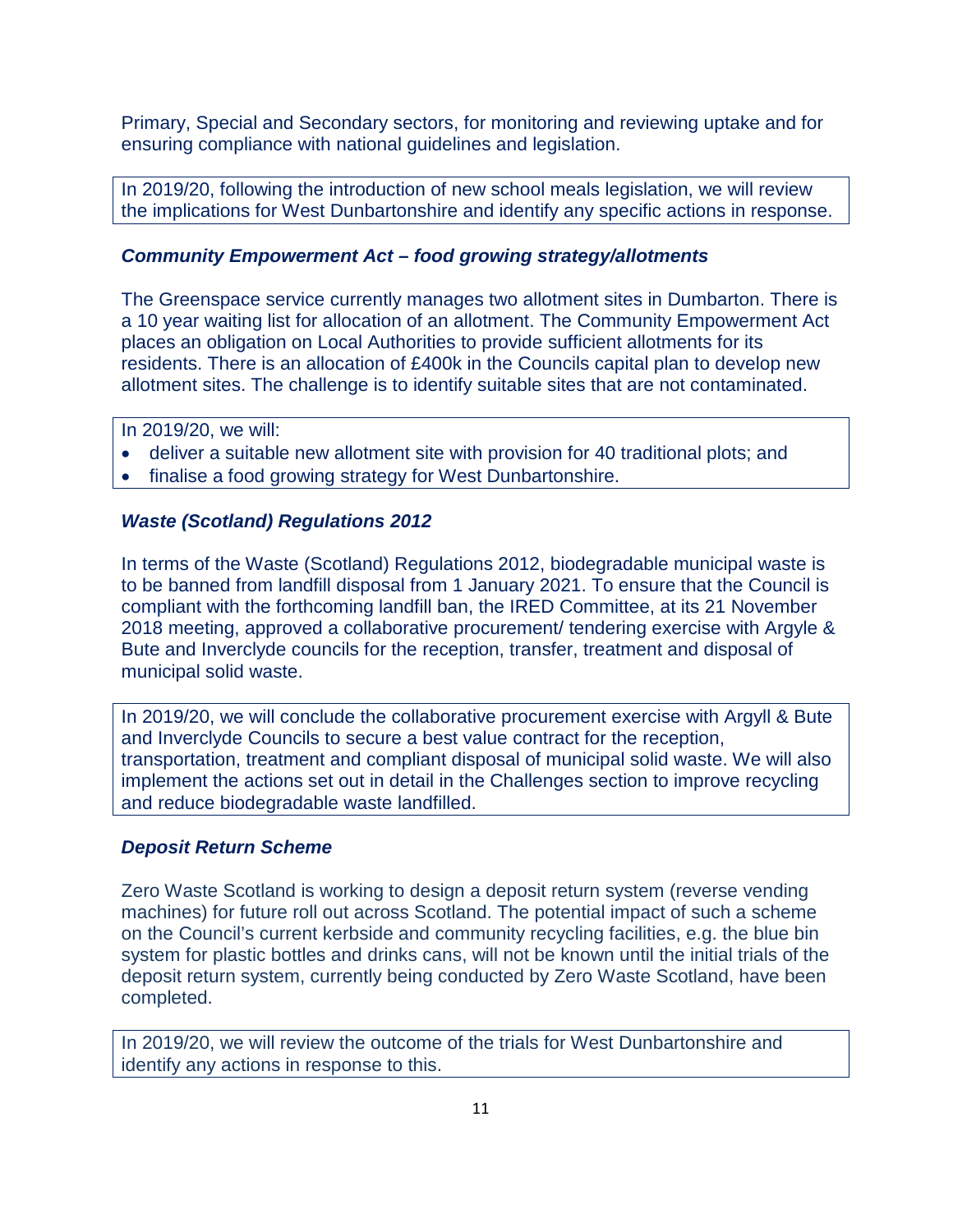#### *Climate Change*

Climate change remains a significant challenge. Environment and Neighbourhood has made a significant contribution to the reduction in the Council's carbon emissions through introducing pool cars, improving our recycling performance, reviewing the composition of the vehicle fleet, increasing areas of biodiversity and removing mercury from all cremations. However, while our actions contribute positively to slowing climate change, it continues to have a significant impact on all Council services.

Responding to disruptive weather events (intense rainfall, flooding, storms and high winds) increases pressure on all resources, (staff, equipment, budgets), impacts on day to day and planned service delivery, and often adversely affects the Council's reputation.

The growing season is now nearly 5 weeks longer, lasting form March until November. This is impacting on our resources, including seasonal staff, and how we deliver services effectively and efficiently. Our services must adapt to meet these and other challenges resulting from climate change.

In 2019/20, we will review service delivery model within the Greenspace service to recognise the seasonal nature of the service.

#### *Early Years Implementation 2020*

Within Facilities Management, we are currently supporting the rollout of the Early Years expansion programme. This involves the provision of additional janitorial, cleaning and catering staff to support larger premises and increased pupil numbers. Facilities Management has identified a key officer from within the Management Team to work with colleagues in Education as we continue to support the roll out in 2019/20. Actions, timescales and outcomes are identified and led by Education.

In 2019/20, we will continue to support the roll out of the Early Years expansion programme.

#### *Pesticides Regulations (EU)*

Legislative surrounding the use of pesticides continues to change and this will have an impact on our ability to continue with the present level of weed control. Alternative delivery methods will be labour intensive.

In 2019/20 we will develop more areas of biodiversity that do not require weed control.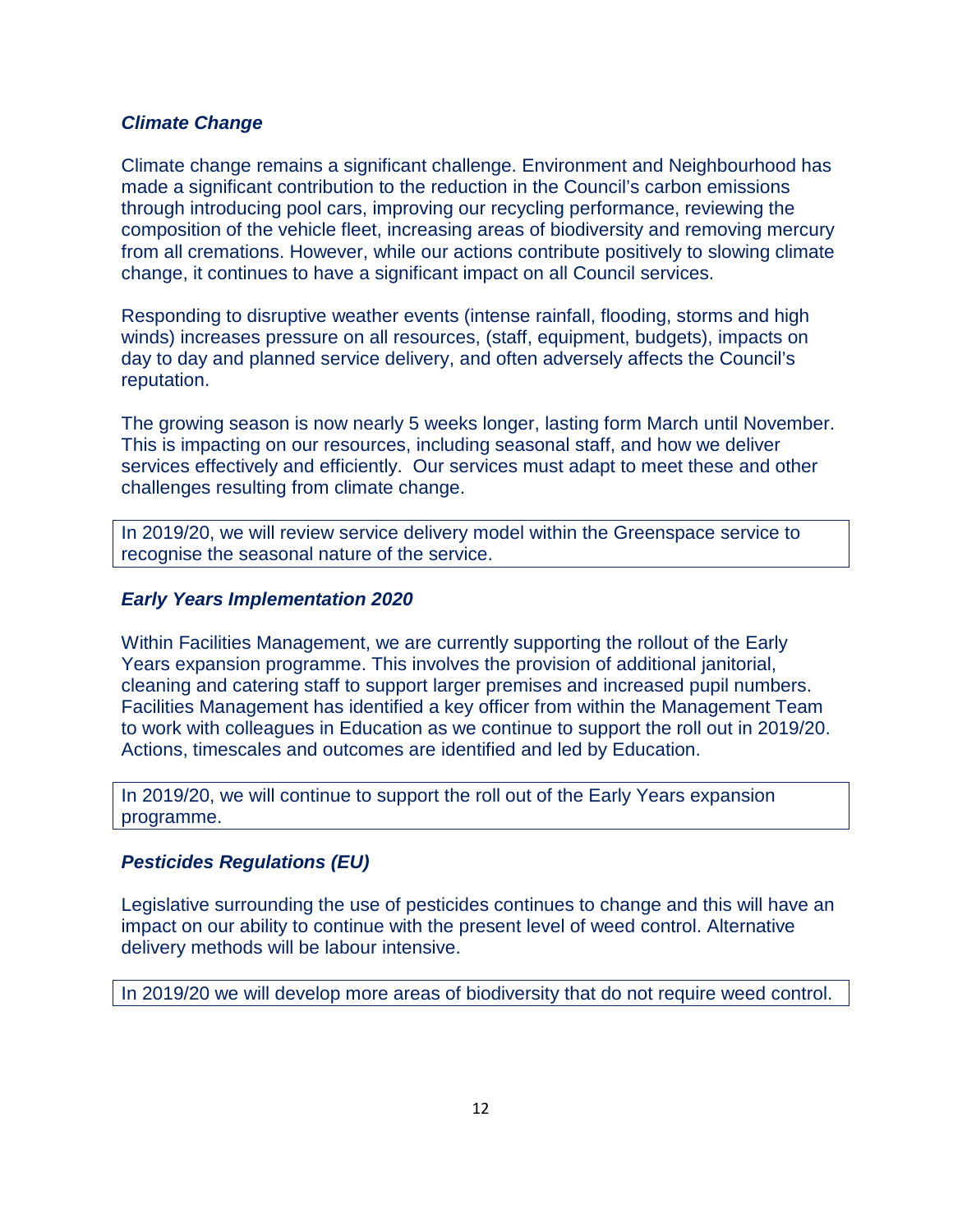#### *Code of Good Practice for Litter and Refuse (COPLAR Legislation)*

The Code of Practice on Litter and Refuse (COPLAR) is statutory guidance to help duty holders fulfil their duties set by the Environmental Protection Act 1990 Section 89. COPLAR 2018 will replace its 2006 predecessor. Reviewing COPLAR was a commitment of the National Litter Strategy. It was overseen by a steering group which included COSLA and APSE. Compliance with the guidance is required by 31 March 2020.

In 2019/20, we will carry out a re-zoning exercise of all relevant land to comply with the updated code of practice.

#### **Action Plan**

<span id="page-13-0"></span>The challenges and issues identified in the performance review and strategic assessment sections have informed Environment & Neighbourhood priorities and outcomes for 2019/20. The management team has developed an action plan to address them (Appendix 2), supported by a range of performance indicators to enable progress to be monitored and reported to stakeholders. Progress will be monitored and managed on a regular basis and reported twice yearly to IRED Committee, at mid-year and year end.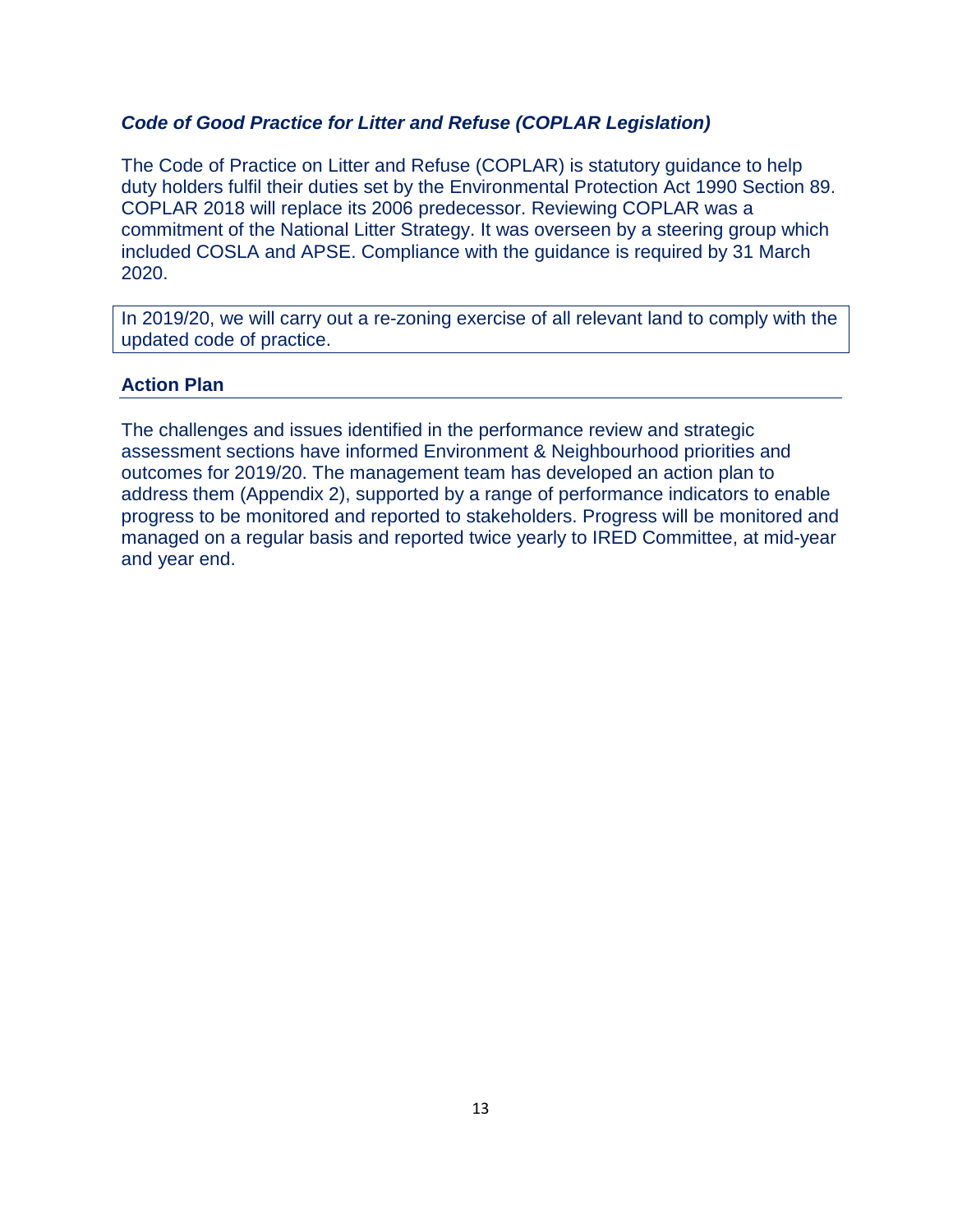## **4. Risks**

The Council has identified risks at both a strategic and service level. Strategic risks represent the potential for the Council to take advantage of opportunities or fail to meet stated strategic objectives and those that require strategic leadership. Service risks relate to service delivery and represent the potential for impact on individual services, or the experience of those who work within the services (i.e. employees, partners, contractors and volunteers) or service users and clients in receipt of the services provided.

The Environment and Neighbourhood management team has shared responsibility for one of the Council's strategic risks: Council assets not fit for purpose. In addition, the management team identified service specific risks for 2019/20. Both strategic and service specific risks are detailed below.

Actions to mitigate these risks are set out in our delivery plan at Appendix 2 or in our operational plans, with the aim of improving or maintaining the current position (i.e. the current risk score).

<span id="page-14-0"></span>

| <b>Risk</b>                                                                                 | <b>Description</b>                                                                                                                                                                                                                                                                                               | <b>Current Risk</b><br><b>Score</b> | <b>Target Risk</b><br><b>Score</b> |
|---------------------------------------------------------------------------------------------|------------------------------------------------------------------------------------------------------------------------------------------------------------------------------------------------------------------------------------------------------------------------------------------------------------------|-------------------------------------|------------------------------------|
| <b>Strategic Risk:</b><br>Council assets not fit for<br>purpose                             | Council assets and facilities are not<br>fully fit for purpose with consequent<br>adverse impact on our ability to<br>deliver efficient and effective<br>services. Assets included in this<br>assessment are; the Council's<br>property portfolio, housing stock,<br>roads and lighting, fleet and open<br>space | <b>ikelihood</b><br>∩<br>Impact     | <b>kellhood</b><br>n<br>Impact     |
| Service Risk:<br>Inability to deliver priority<br>services as a result of<br>fuel shortages | A fuel shortage would significantly<br>impact on our ability to provide<br>priority services across West<br><b>Dunbartonshire</b>                                                                                                                                                                                | .ikelihood<br>Impact                | <b>kellhood</b><br>Impact          |
| <b>Service Risk:</b><br>Challenge to delivery of<br>burial and cremation<br>services        | A number of factors may impact on<br>ability to deliver this service. For<br>example a pandemic would create<br>significant immediate demand on<br>services.                                                                                                                                                     | <b>ikelihood</b><br>Impact          | <b>ikelihood</b><br>Impact         |
| Service Risk:<br>Impact of major adverse<br>weather incidents on<br>services                | A significant period of adverse<br>weather may result on failure to<br>deliver key operational functions of<br>the service                                                                                                                                                                                       | <b>ikelihood</b><br>Impact          | <b>kellhood</b><br>Impact          |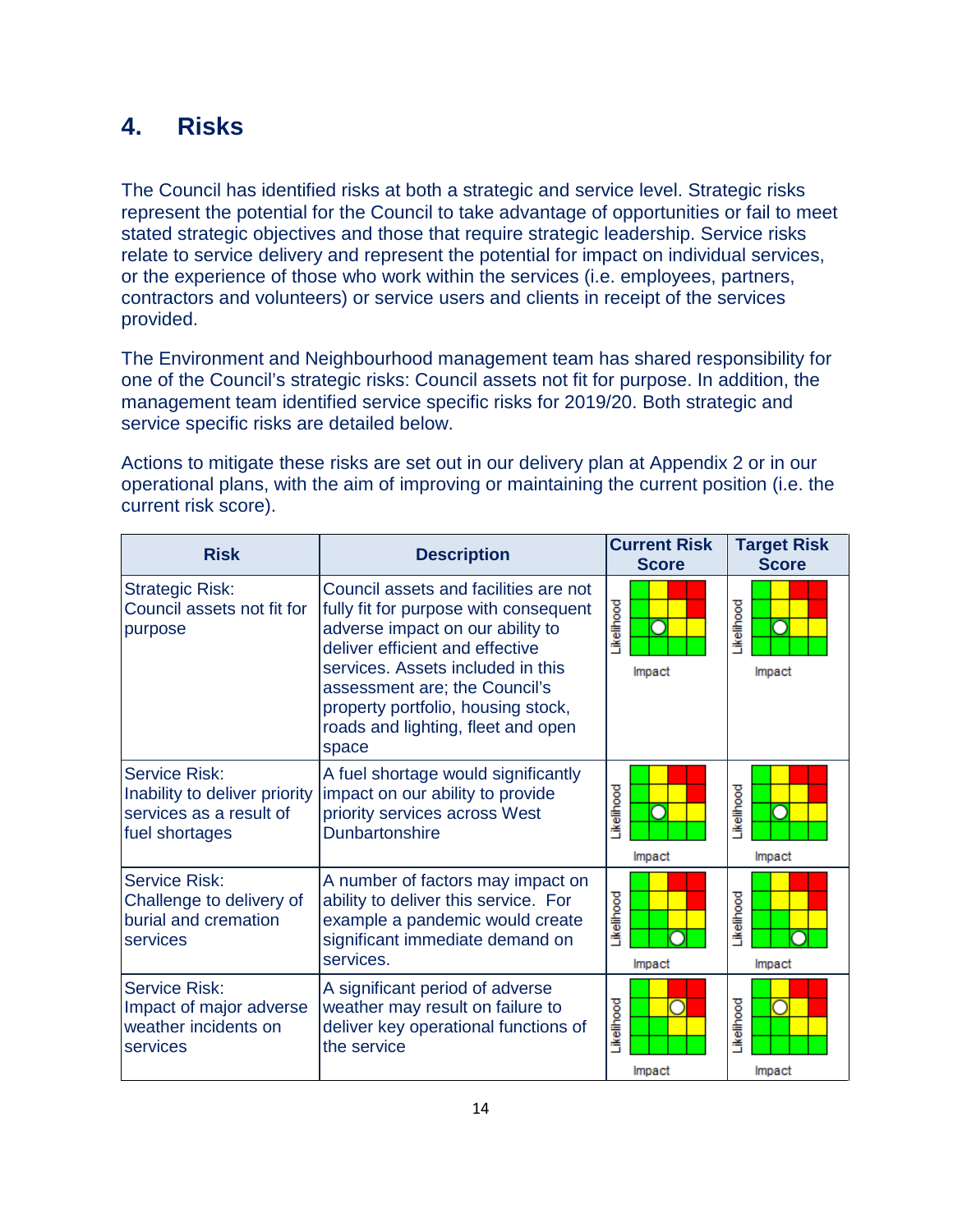## **Appendix 1: Structure Chart**

**REGENERATION, ENVIRONMENT & GROWTH** 

**STRATEGIC LEADS** 



**STRATEGIC LEAD -**ENVIRONMENT&<br>NEIGHBOURHOOD

**Ronnie Dinnie** 

Leadership Support **Deirdre Muldoon** 



Fleet &<br>Waste Services<br>Manager<br>Rodney<br>Thornton

Waste Operations<br>Coordinator<br>John Sartain

Fleet &<br>Maintenance<br>Coordinator<br>John Blake



**Operations**<br>Coordinators<br>Alex Haggarty<br>Bobby McLeish<br>Billy Wrethman

Policy Dev. & Improvement Officer<br>David Hartley



Facilities Officers<br>Facilities<br>Management<br>Margaret Lamont<br>Ellen McFarlane<br>Jim McKelvie<br>Linda Shaw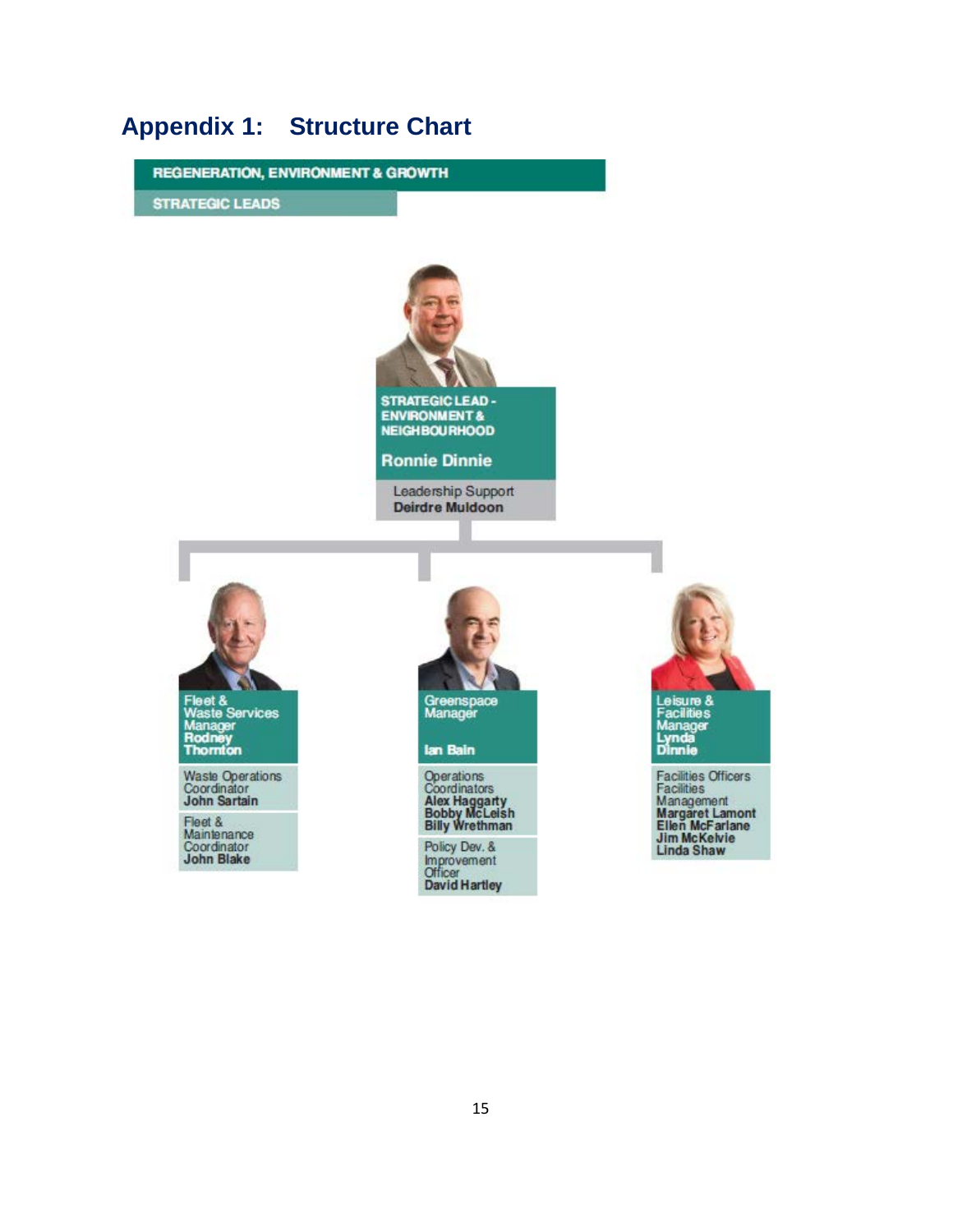# **Appendix 2: Delivery Plan 2019/20**

<span id="page-16-0"></span>

|                                                                                                            | Supported individuals, families and carers living independently and with dignity                              |         |                           |                   |               |                        |  |  |  |  |
|------------------------------------------------------------------------------------------------------------|---------------------------------------------------------------------------------------------------------------|---------|---------------------------|-------------------|---------------|------------------------|--|--|--|--|
| $ $ Ob                                                                                                     | Improved wellbeing                                                                                            |         |                           |                   |               |                        |  |  |  |  |
|                                                                                                            |                                                                                                               | 2017/18 | 2018/19                   |                   | 2019/20       |                        |  |  |  |  |
| PI                                                                                                         |                                                                                                               | Value   | Value                     | <b>Target</b>     | <b>Target</b> | <b>Assigned To</b>     |  |  |  |  |
|                                                                                                            | CC1: Number of attendances per 1,000 population to all pools                                                  | 4,650   | 4,368                     | 4,855             | <b>TBC</b>    | <b>Bobby Kerr</b>      |  |  |  |  |
|                                                                                                            | CC2: Number of attendances per 1,000 population for indoor sports and leisure facilities                      | 6,198   | 7.014                     | 6,307             | 6,580         | <b>Bobby Kerr</b>      |  |  |  |  |
| <b>Government Figs)</b>                                                                                    | Percentage of Primary School pupils present and registered who took free meals (Table 8 Scottish              | 74.7%   | Available mid-<br>June    | 79%               | 80%           | Lynda Dinnie           |  |  |  |  |
| Scottish Government Figs)                                                                                  | Percentage of Secondary School pupils present and registered who took free meals (Table 14                    | 80.2%   | Available mid-<br>June    | 78%               | 78%           | Lynda Dinnie           |  |  |  |  |
|                                                                                                            | Cost per attendance at sports facilities £                                                                    | £4.26   | LGBF -available<br>01/20  | £4.22             | <b>TBC</b>    | <b>Bobby Kerr</b>      |  |  |  |  |
| Action                                                                                                     |                                                                                                               |         |                           | <b>Start Date</b> | Due Date      | <b>Assigned To</b>     |  |  |  |  |
|                                                                                                            | Review the implications of new school meals legislation for WDC and identify any specific actions in response |         |                           | 01-Apr-2019       | 31-Mar-2020   | Lynda Dinnie           |  |  |  |  |
|                                                                                                            | Continue to support the roll out of the Early Years expansion programme                                       |         |                           | 01-Apr-2019       | 31-Mar-2020   | Lynda Dinnie           |  |  |  |  |
|                                                                                                            | Meaningful engagement with active, empowered and informed citizens who feel safe and engaged                  |         |                           |                   |               |                        |  |  |  |  |
| Ob<br>Fully consulted and involved citizens who are able to make full use of the Community Empowerment Act |                                                                                                               |         |                           |                   |               |                        |  |  |  |  |
|                                                                                                            |                                                                                                               | 2018/19 |                           | 2019/20           |               |                        |  |  |  |  |
| P                                                                                                          |                                                                                                               | Value   | Value                     | Target            | <b>Target</b> | <b>Assigned To</b>     |  |  |  |  |
|                                                                                                            | % of adults satisfied with parks and open spaces                                                              | 90.3%   |                           | 80%               | 80%           | <b>Ian Bain</b>        |  |  |  |  |
|                                                                                                            | 1% of adults satisfied with leisure facilities                                                                | 73.7%   | LGBF - available<br>01/20 | 72%               | 72%           | <b>Bobby Kerr</b>      |  |  |  |  |
|                                                                                                            | 1% of adults satisfied with refuse collection                                                                 | 83%     |                           | 91%               | 91%           | <b>Rodney Thornton</b> |  |  |  |  |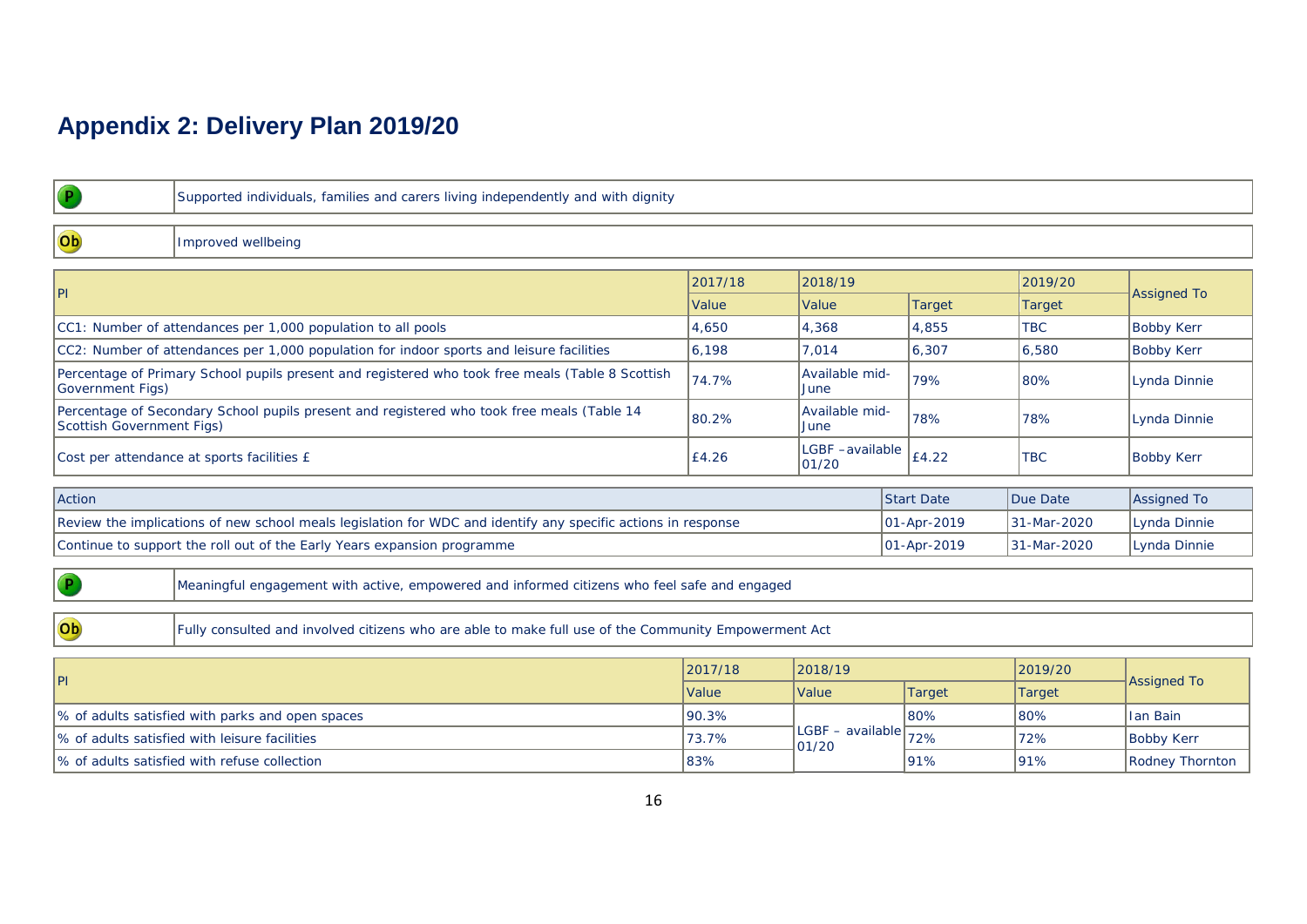|                                             | 2017/18             | 2018/19             |               | 2019/20 |             |  |
|---------------------------------------------|---------------------|---------------------|---------------|---------|-------------|--|
| lPI                                         | <i><b>Value</b></i> | <i><b>Value</b></i> | <b>Target</b> | Target  | Assigned To |  |
| 1% of adults satisfied with street cleaning | '75.3%              |                     | 82%           | 82%     | Ian Bain    |  |

Ob

Efficient and effective frontline services that improve the everyday lives of residents

Sustainable and attractive local communities

| P                                                   | 2017/18      | 2018/19                                                                                       |               | 2019/20    |                 |  |
|-----------------------------------------------------|--------------|-----------------------------------------------------------------------------------------------|---------------|------------|-----------------|--|
|                                                     | <b>Value</b> | <b>Value</b>                                                                                  | <b>Target</b> | Target     | Assigned To     |  |
| Tonnage of biodegradable municipal waste landfilled | 14,512       | 14,423                                                                                        | 12,000        | 12,000     | Rodney Thornton |  |
| Cost of parks & open spaces per 1,000 population £  | £39,627.00   |                                                                                               | E38,000.00    | <b>TBC</b> | Ian Bain        |  |
| Net waste collection cost per premises              | £38.63       |                                                                                               | E56.03        | <b>TBC</b> | Rodney Thornton |  |
| Net waste disposal cost per premises                | E114.90      | $\mathsf{ILGBF}$ – available $\left\lceil \frac{1}{\mathsf{E}} \right\rceil$ 136.60<br>101/20 |               | <b>TBC</b> | Rodney Thornton |  |
| Net cost of street cleaning per 1,000 population £  | £20,132.00   |                                                                                               | £19,500.00    | <b>TBC</b> | Ian Bain        |  |
| <b>Street Cleanliness Index - % Clean</b>           | 86.51        |                                                                                               | 192.4         | 92.6       | Ian Bain        |  |
| Ⅰ% of total household waste that is recycled        | 48.8%        | 43.8%                                                                                         | 53%           | 55%        | Rodney Thornton |  |

| Action                                                                                                                                                                                                               | <b>Start Date</b>   | Due Date     | Assigned To     |
|----------------------------------------------------------------------------------------------------------------------------------------------------------------------------------------------------------------------|---------------------|--------------|-----------------|
| Deliver a new allotment site with provision for 40 traditional plots                                                                                                                                                 | $ 01 - Apr - 2019 $ | 131-Mar-2020 | Han Bain        |
| Implement a range of actions to improve recycling and reduce biodegradable waste landfilled                                                                                                                          | $ 01 - Apr - 2019 $ | 131-Mar-2020 | Rodney Thornton |
| Finalise a food growing strategy for West Dunbartonshire following consultation with stakeholders                                                                                                                    | $ 01 - Apr - 2019 $ | 131-Mar-2020 | Han Bain        |
| Lead a collaborative procurement exercise with Argyll & Bute and Inverclyde councils to secure a best value contract for the<br>reception, transportation, treatment and compliant disposal of municipal solid waste | $ 01 - Apr - 2019 $ | 131-Mar-2020 | Rodney Thornton |
| Review the outcome of the Zero Waste Scotland trials of a deposit return scheme (for bottles and cans) and the implications for<br>West Dunbartonshire and identify any actions in response                          | $ 01 - Apr - 2019 $ | 131-Mar-2020 | Rodney Thornton |
| Review the service delivery model within Greenspace to recognise the seasonal nature of the service                                                                                                                  | $ 01 - Apr - 2019 $ | 31-Mar-2020  | Han Bain        |
| Develop more areas of biodiversity that do not require weed control                                                                                                                                                  | $ 01 - Apr - 2019 $ | 131-Mar-2020 | Han Bain        |
| Carry out a re-zoning exercise of all relevant land to comply with the updated Code of Practice on Litter and Refuse                                                                                                 | $ 01 - Apr - 2019 $ | 131-Mar-2020 | llan Bain       |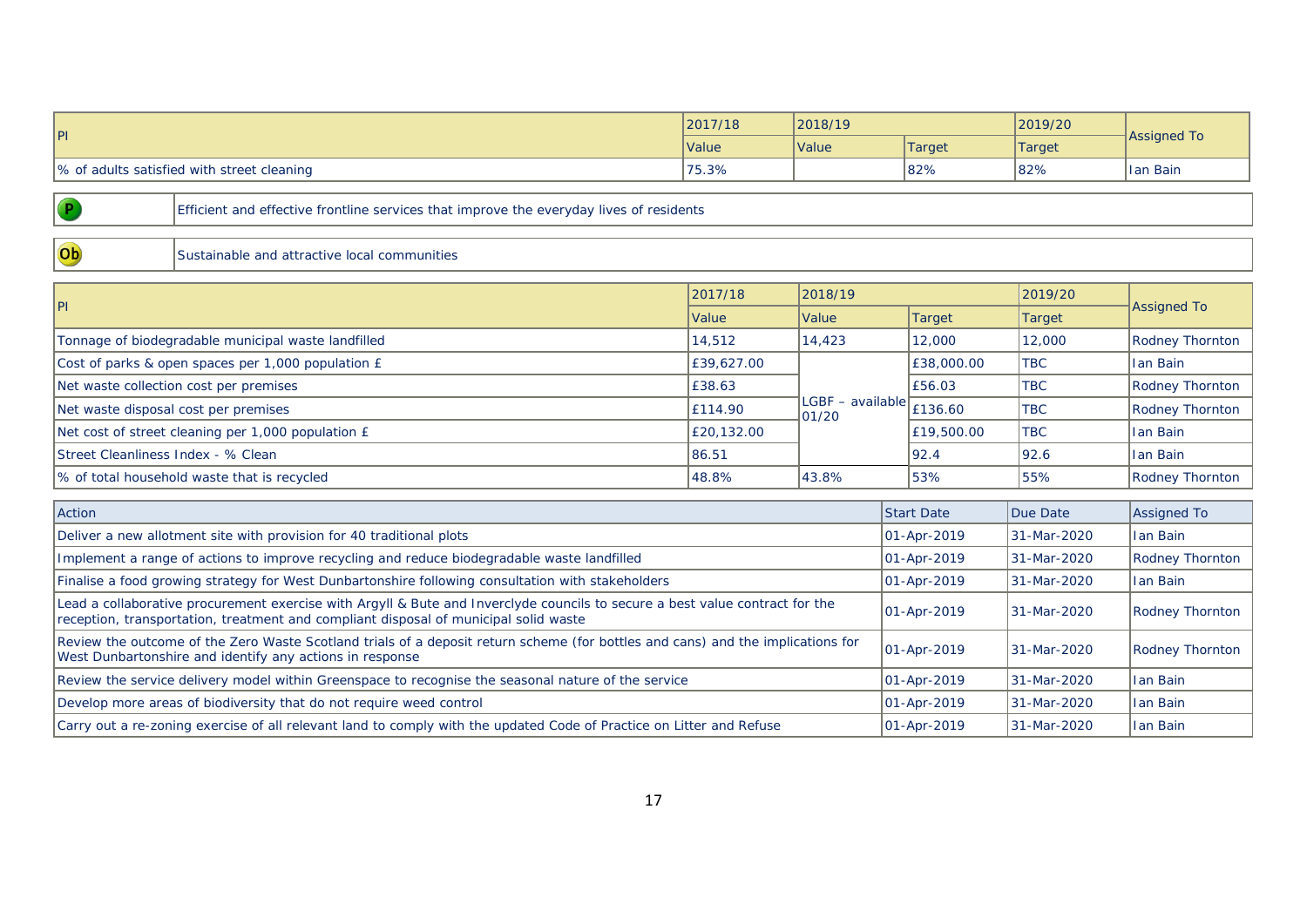# <span id="page-18-0"></span>**Appendix 3: Quality Standards**

West Dunbartonshire Council has a Good Governance Code based on guidance from CIPFA (Chartered Institute of Public Finance & Accountancy). It sets out a range of principles which the Council should adhere to, and details the behaviours and actions which demonstrate good governance in practice. The Council's compliance with this Code is reviewed each year and a supporting action plan is developed to improve compliance.

As part of the Good Governance Code, we must consider our approach to quality standards. Quality standards help to define what service users can expect to receive, and remind both the organisation and our employees of the challenges and obligations they face in delivering best value services.

The quality standards for Environment & Neighbourhood are set out below. They will be monitored and managed regularly by the management team and reported annually to the relevant service committee, together with this delivery plan.

<span id="page-18-1"></span>

| <b>Service Area</b>                          | <b>Quality Standard</b>                                                                                                        | <b>How will the Quality Standard</b><br>be measured?                                                                                 | <b>Assigned</b><br>To     |
|----------------------------------------------|--------------------------------------------------------------------------------------------------------------------------------|--------------------------------------------------------------------------------------------------------------------------------------|---------------------------|
| Fleet &<br>Waste                             | We will remove abandoned<br>vehicles from public land<br>within 14 calendar days                                               | WM5: Percentage of abandoned<br>vehicles that require to be<br>removed by the council that are<br>removed within 14 calendar<br>days | Rodney<br><b>Thornton</b> |
|                                              | We will collect bins reported by<br>householders as missed within<br>3 working days of report                                  | E&N/F&W/001 Percentage of<br>missed bins collected within 3<br>working days of being reported                                        | Rodney<br><b>Thornton</b> |
| Greenspace                                   | We will remove offensive<br>graffiti within 24 hours of being<br>reported                                                      | E&N/GRNSPC/001 Percentage<br>of offensive graffiti removed<br>within 24 hours of being<br>reported                                   | <b>lan Bain</b>           |
|                                              | We will remove non- offensive<br>graffiti within 5 working days of<br>being reported                                           | E&N/GRNSPC/002 Percentage<br>of non offensive graffiti removed<br>within 5 working days of being<br>reported                         | <b>lan Bain</b>           |
| Leisure &<br><b>Facilities</b><br>Management | We will undertake an annual<br>pupil survey to seek feedback<br>on school meals as part of the<br>school menu planning process | E&N/L&FM/001 Percentage of<br>schools invited to<br>participate/percentage of<br>schools participating                               | Lynda<br><b>Dinnie</b>    |
|                                              | We will engage quarterly with<br>Leisure customers to seek<br>feedback on their customer<br>experience.                        | E&N/L&FM/002<br><b>Net</b><br>Annual<br>Promoter Score (% Promoters -<br>v- % Detractors)                                            | <b>John</b><br>Anderson   |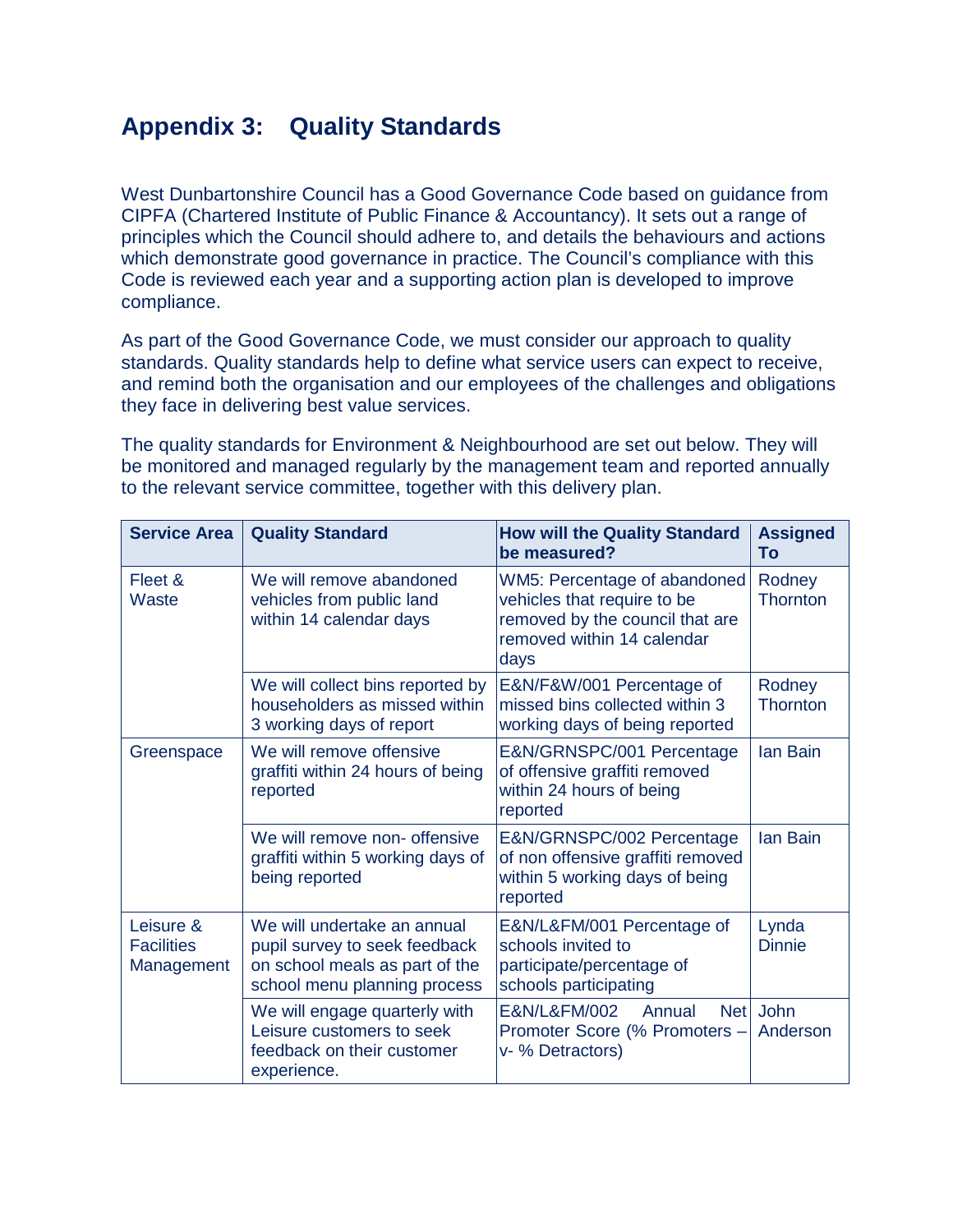# **Appendix 4: Resources**

### **Financial**

The 2019/20 net revenue budget for Environment and Neighbourhood is £21,971,025. In addition, the service has a capital budget of £8,933,000. Details of both the revenue and capital budgets are set out in the table below.

We will make the best use of the resources available to deliver on key priority areas and secure external funding where we can.

| 2019/20                                     | <b>Expenditure</b> | <b>Income</b> | <b>Net</b> | <b>Capital Budget</b> |
|---------------------------------------------|--------------------|---------------|------------|-----------------------|
|                                             |                    |               |            |                       |
| <b>Fleet and Waste</b><br><b>Services</b>   | 11,932,164         | 5,287,181     | 6,644,983  | 4,531,000             |
| <b>Greenspace Services</b>                  | 8,081,780          | 3,784,703     | 4,297,077  | 4,113,000             |
| <b>Facilities and Leisure</b><br>Management | 13,224,617         | 2,195,652     | 11,028,965 | 289,000               |
| <b>TOTAL</b>                                | 33,238,561         | 11,267,536    | 21,971,025 | 8,933,000             |

#### <span id="page-19-0"></span>**Employees**

#### *Absence in 2018/19*

The monthly absence statistics for Environment & Neighbourhood (E&N) are set out below together with the Council average for the same periods for comparison. The figures for E&N include Roads & Transportation which was part E&N until April 2019:

|                                               | Apr  | <b>May</b> | <b>Jun</b>  | Jul | Aug         | <b>Sept</b>                        | <b>Oct</b>                                                                    | <b>Nov</b> | <b>Dec</b> | <b>Jan</b> | <b>Feb</b> | <b>Mar</b> |
|-----------------------------------------------|------|------------|-------------|-----|-------------|------------------------------------|-------------------------------------------------------------------------------|------------|------------|------------|------------|------------|
| <b>E&amp;N</b>                                | 1.07 |            | $0.95$ 0.77 |     | $0.68$ 0.83 | 0.88                               | 1.06                                                                          | 1.18       | 111        | 0.97       | 1.00       | 0.90       |
| <b>COUNCIL</b><br><b>WIDE</b><br><b>TOTAL</b> | 0.83 |            |             |     |             | $0.92$   0.84   0.69   0.80   0.93 | $\vert$ 1.00 $\vert$ 1.20 $\vert$ 1.23 $\vert$ 1.18 $\vert$ 1.10 $\vert$ 1.07 |            |            |            |            |            |

#### *Employee Numbers*

The headcount and full time equivalent staff in each service area (as of 1 April 2019) is as follows:

| <b>Section</b>                             | <b>Headcount</b> | <b>Full Time Equivalent</b> |
|--------------------------------------------|------------------|-----------------------------|
| <b>Facilities Management</b>               | 502              | 304.66                      |
| <b>Fleet and Waste</b>                     | 136              | 133.57                      |
| Greenspace                                 | 190              | 151.29                      |
| <b>Environment and Neighbourhood Total</b> | 828              | 588.70                      |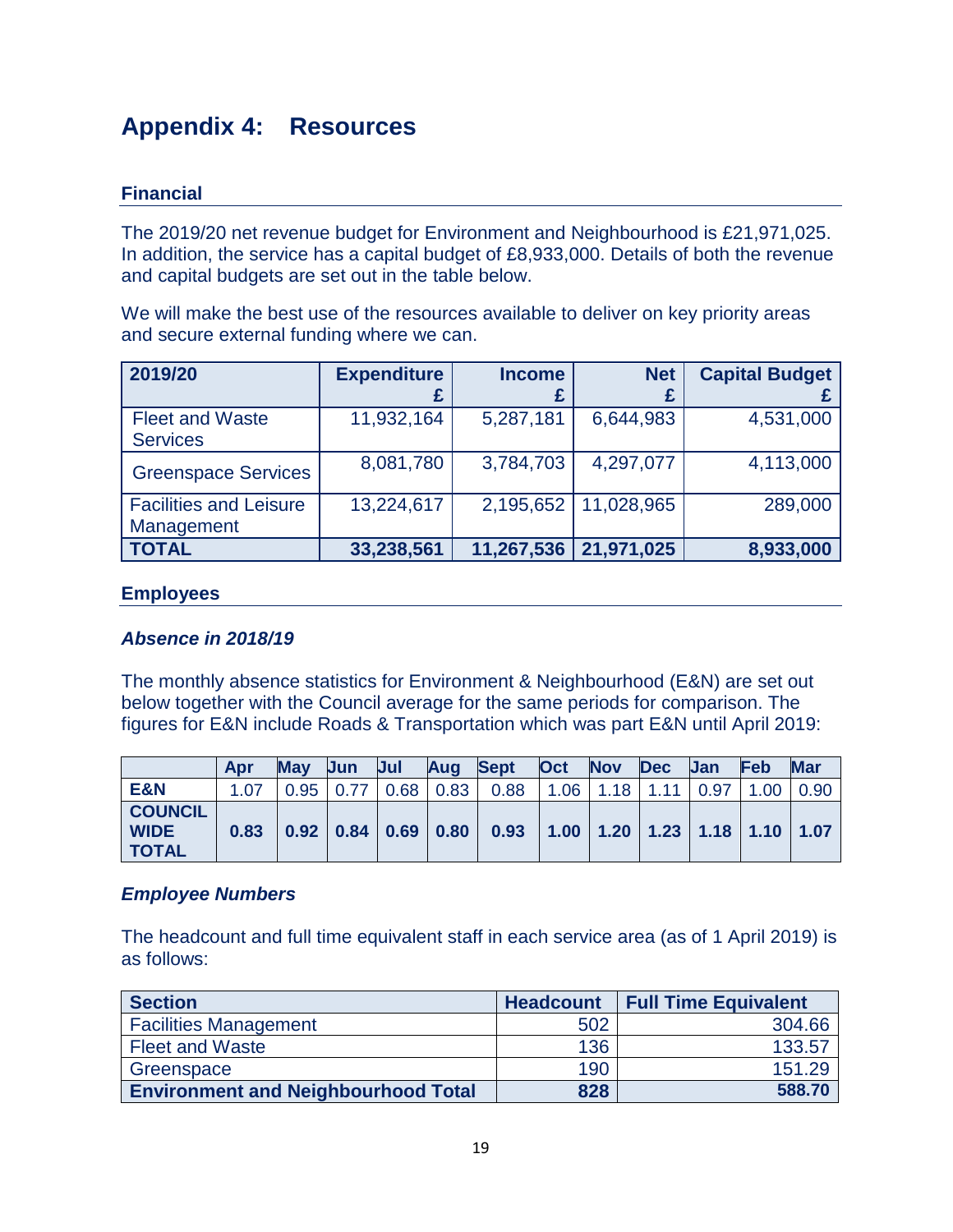### *Annual Workforce Plan*

Workforce planning is integrated within the strategic planning process, highlighting the key workforce related activities for the year and reflecting the longer term strategic aims of the services. Each Strategic Lead is responsible for the annual review of requirements for their respective service areas to ensure that any key actions are identified at an early stage.

| 1. Addressing the gap between current workforce supply and predicted future demand |                                                                             |                                                                         |                  |                 |                    |  |  |
|------------------------------------------------------------------------------------|-----------------------------------------------------------------------------|-------------------------------------------------------------------------|------------------|-----------------|--------------------|--|--|
| <b>Strategy</b>                                                                    | Planned service review to address gap taking cognisance of opportunities to |                                                                         |                  |                 |                    |  |  |
|                                                                                    |                                                                             | realise savings through voluntary turnover and through shared services  |                  |                 |                    |  |  |
| <b>Expected</b>                                                                    | Gap is addressed whilst:                                                    |                                                                         |                  |                 |                    |  |  |
| <b>Outcome</b>                                                                     | $\bullet$                                                                   | Protecting critical roles and addressing any associated recruitment and |                  |                 |                    |  |  |
|                                                                                    | retention risks                                                             |                                                                         |                  |                 |                    |  |  |
|                                                                                    | $\bullet$                                                                   | Ensuring service priorities are met                                     |                  |                 |                    |  |  |
|                                                                                    | $\bullet$                                                                   | Avoiding or minimising risk of voluntary or compulsory redundancy       |                  |                 |                    |  |  |
| <b>Actions</b>                                                                     |                                                                             | Person(s)                                                               | <b>Resources</b> | <b>Complete</b> | <b>Measurement</b> |  |  |
|                                                                                    |                                                                             | <b>Responsible</b>                                                      | <b>Needed</b>    | <b>By</b>       | of outcome         |  |  |
|                                                                                    | Review structure and service                                                | L Dinnie                                                                | Additional       | Ongoing         | Resource           |  |  |
| delivery requirements to                                                           |                                                                             |                                                                         | staff            |                 | requirements       |  |  |
|                                                                                    | accommodate changes to the                                                  |                                                                         | recruited as     |                 | reviewed on an     |  |  |
| school estate                                                                      |                                                                             |                                                                         | required         |                 | ongoing basis      |  |  |
| Scope shared service                                                               |                                                                             | Gail                                                                    | <b>Strategic</b> | Ongoing         | Quarterly          |  |  |
|                                                                                    | initiatives within Environment                                              | <b>MacFarlane</b>                                                       | Lead/HR/         |                 | review             |  |  |
| and Neighbourhood                                                                  |                                                                             |                                                                         | Project          |                 |                    |  |  |
| team                                                                               |                                                                             |                                                                         |                  |                 |                    |  |  |
| Implementation of 2019/2020                                                        |                                                                             | <b>R</b> Cairns                                                         | <b>Existing</b>  | 31 March        | Monitored via      |  |  |
| management adjustments to                                                          |                                                                             |                                                                         | <b>Resources</b> | 2020            | Pentana            |  |  |
| achieve targeted budget                                                            |                                                                             |                                                                         |                  |                 |                    |  |  |
| requirements.                                                                      |                                                                             |                                                                         |                  |                 |                    |  |  |
|                                                                                    |                                                                             |                                                                         |                  |                 |                    |  |  |

| 2. Addressing the gap between current and required additional workforce capabilities |                                                                                                                                                                                                                                                                                                                                            |                    |                  |                 |                    |
|--------------------------------------------------------------------------------------|--------------------------------------------------------------------------------------------------------------------------------------------------------------------------------------------------------------------------------------------------------------------------------------------------------------------------------------------|--------------------|------------------|-----------------|--------------------|
| <b>Strategy</b>                                                                      | Develop and implement training plans to enable capabilities to be developed                                                                                                                                                                                                                                                                |                    |                  |                 |                    |
|                                                                                      | within existing workforce                                                                                                                                                                                                                                                                                                                  |                    |                  |                 |                    |
| <b>Expected</b>                                                                      | Gap is addressed whilst:                                                                                                                                                                                                                                                                                                                   |                    |                  |                 |                    |
| <b>Outcome</b>                                                                       | Ensuring value for money in terms of training solutions<br>$\bullet$                                                                                                                                                                                                                                                                       |                    |                  |                 |                    |
|                                                                                      | Minimising requirement to recruit for new capabilities (and thereby avoiding<br>$\bullet$<br>or minimising risk of voluntary or compulsory redundancy)<br>Providing career progression opportunities within workforce<br>$\bullet$<br>Ensuring service priorities are met as a result of application of those<br>$\bullet$<br>capabilities |                    |                  |                 |                    |
| <b>Actions</b>                                                                       |                                                                                                                                                                                                                                                                                                                                            | Person(s)          | <b>Resources</b> | <b>Complete</b> | <b>Measurement</b> |
|                                                                                      |                                                                                                                                                                                                                                                                                                                                            | <b>Responsible</b> | <b>Needed</b>    | <b>By</b>       | of outcome         |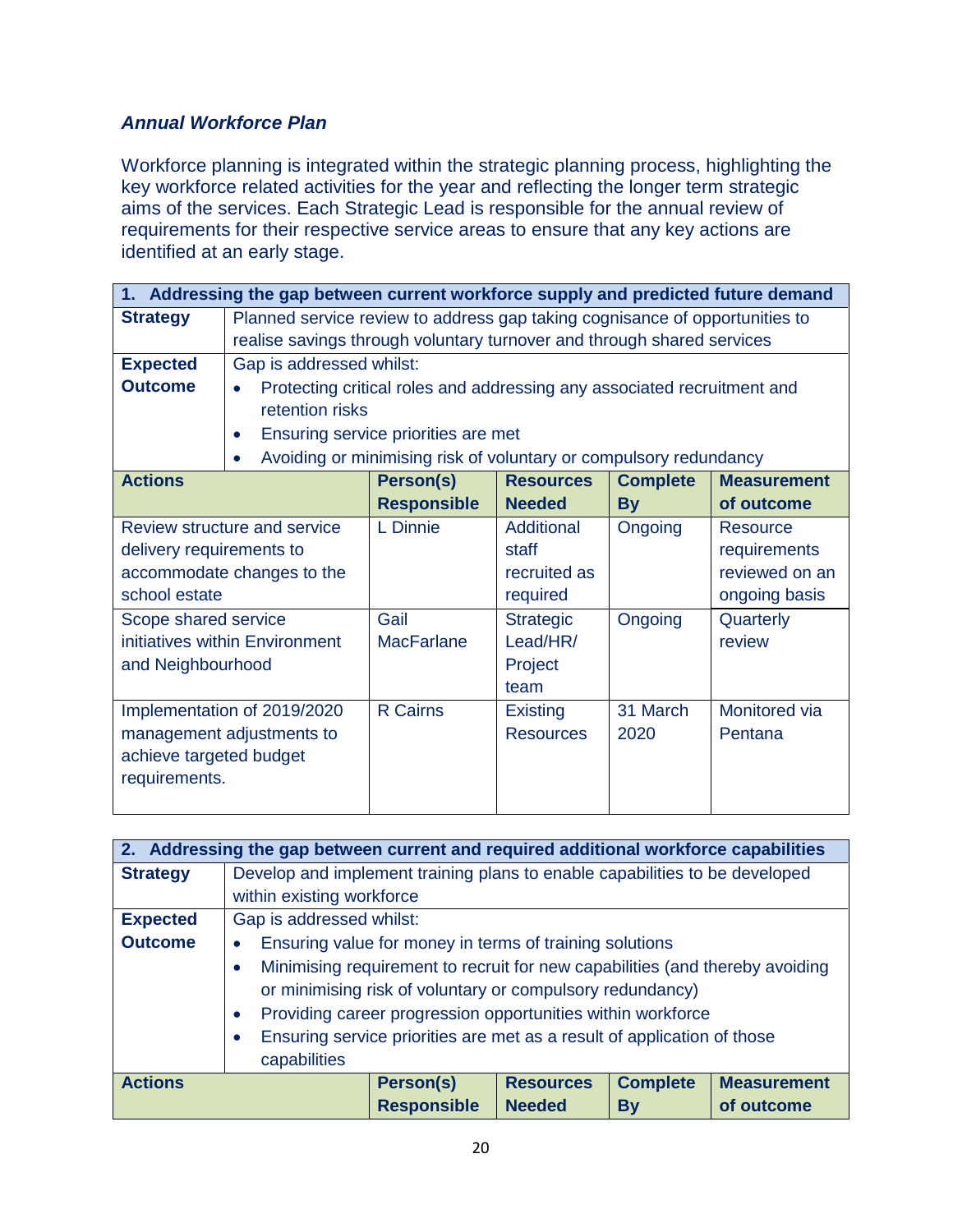| Undertake a training needs<br>assessment to identify training<br>needs to address the gap in<br>capabilities identified in the<br>workforce plan<br><b>Transport Operator</b><br>License-<br><b>Digital Skills Assessment</b> | <b>Service</b><br><b>Managers</b> | HR/OD                             | <b>March</b><br>2020 | <b>TNA</b> complete<br>training<br>identified and<br>included in<br>training plan |
|-------------------------------------------------------------------------------------------------------------------------------------------------------------------------------------------------------------------------------|-----------------------------------|-----------------------------------|----------------------|-----------------------------------------------------------------------------------|
| Development and<br>implementation of training<br>plans to enable capabilities to<br>be developed within existing<br>workforce                                                                                                 | <b>R</b> Cairns                   | <b>Service</b><br><b>Managers</b> | Ongoing              | Quarterly<br>review                                                               |

| Improve integration across teams within the Strategic Lead Area<br>3. |                                                                               |                                   |                                                                                  |                  |                       |  |  |
|-----------------------------------------------------------------------|-------------------------------------------------------------------------------|-----------------------------------|----------------------------------------------------------------------------------|------------------|-----------------------|--|--|
| <b>Strategy</b>                                                       | Undertake service review to establish synergies between teams and develop new |                                   |                                                                                  |                  |                       |  |  |
|                                                                       |                                                                               | ways of cross functional working. |                                                                                  |                  |                       |  |  |
| <b>Expected</b>                                                       |                                                                               |                                   | Service priorities are delivered in a more seamless, holistic and efficient way. |                  |                       |  |  |
| <b>Outcome</b>                                                        |                                                                               |                                   |                                                                                  |                  |                       |  |  |
| <b>Actions</b>                                                        |                                                                               | Person(s)                         | <b>Resources</b>                                                                 | <b>Complete</b>  | <b>Measurement</b>    |  |  |
|                                                                       |                                                                               | <b>Responsible</b>                | <b>Needed</b>                                                                    | <b>By</b>        | of outcome            |  |  |
|                                                                       | Review and scope structure                                                    | <b>R</b> Cairns                   | Service                                                                          | Ongoing          | Improvements          |  |  |
| options to improve service                                            |                                                                               |                                   | Manager/HR                                                                       |                  | identified            |  |  |
| delivery                                                              |                                                                               |                                   |                                                                                  |                  |                       |  |  |
| Implementation of                                                     |                                                                               | <b>R</b> Cairns                   | <b>Service</b>                                                                   | <b>June 2020</b> | <b>Action Plan to</b> |  |  |
|                                                                       | <b>Restructure Project Plan</b>                                               |                                   | Managers/HR                                                                      |                  | implement             |  |  |
|                                                                       |                                                                               |                                   |                                                                                  |                  | developed             |  |  |
|                                                                       | Support implementation of                                                     | All                               | Time                                                                             | March            | Improved              |  |  |
| <b>Employee Wellbeing</b>                                             |                                                                               |                                   |                                                                                  | 2020             | employee              |  |  |
| Strategy including providing                                          |                                                                               |                                   |                                                                                  |                  | engagement,           |  |  |
| representation on                                                     |                                                                               |                                   |                                                                                  |                  | lower                 |  |  |
| <b>Employee Wellbeing</b>                                             |                                                                               |                                   |                                                                                  |                  |                       |  |  |
| Group.                                                                |                                                                               |                                   |                                                                                  |                  |                       |  |  |

| 4. Lack of resilience across teams within the Strategic Lead Area |                                                                        |           |                  |                 |                    |
|-------------------------------------------------------------------|------------------------------------------------------------------------|-----------|------------------|-----------------|--------------------|
| <b>Strategy</b>                                                   | Develop and implement training plan in relation to critical roles.     |           |                  |                 |                    |
| <b>Expected</b>                                                   | Improved resilience across teams and retention of knowledge and skills |           |                  |                 |                    |
| <b>Outcome</b>                                                    | associated with critical roles.                                        |           |                  |                 |                    |
| <b>Actions</b>                                                    |                                                                        | Person(s) | <b>Resources</b> | <b>Complete</b> | <b>Measurement</b> |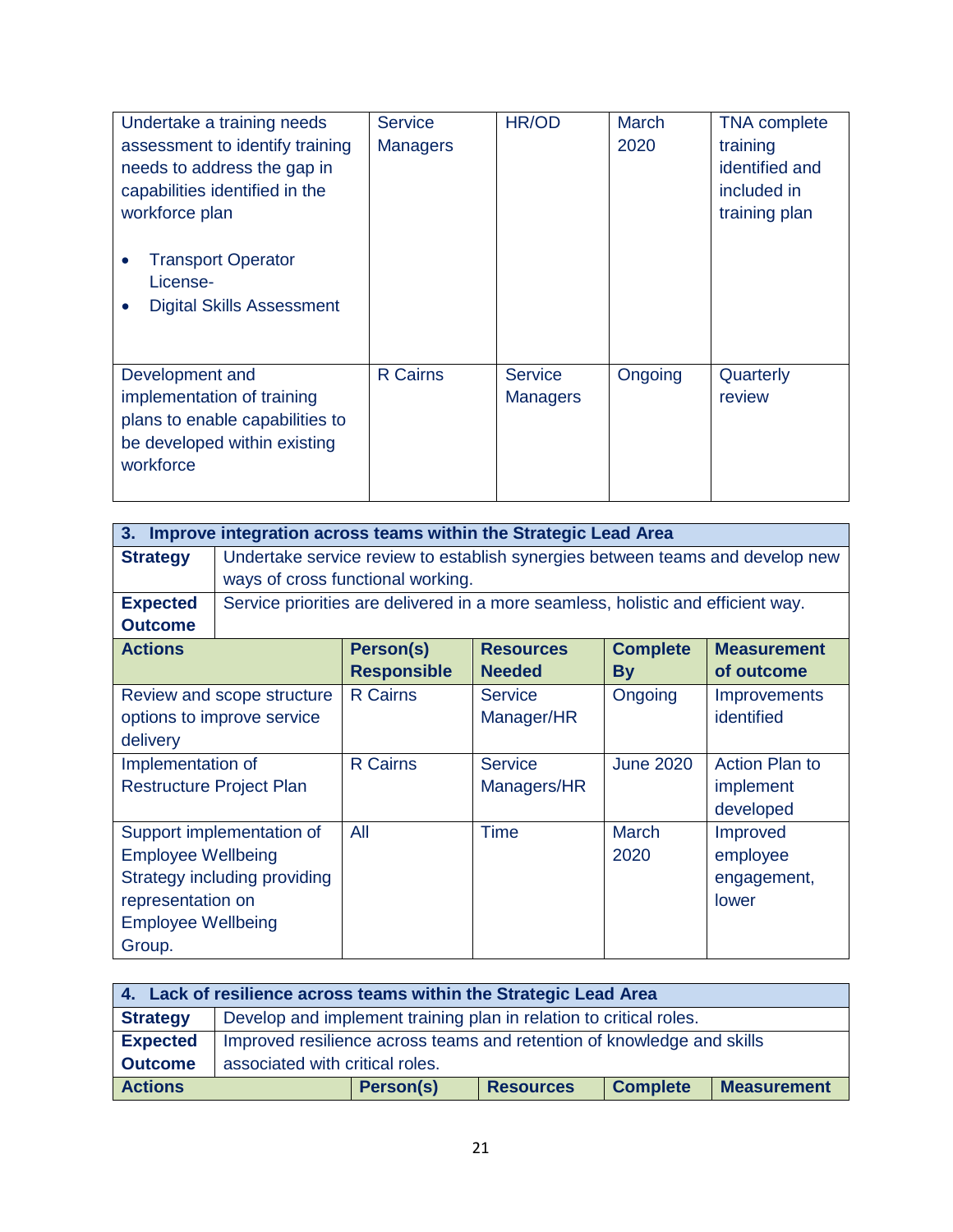|                               | <b>Responsible</b> | <b>Needed</b>   | <b>By</b> | of outcome |
|-------------------------------|--------------------|-----------------|-----------|------------|
| Review succession plan to     | <b>R</b> Cairns    | <b>Service</b>  | Ongoing   | Review 6   |
| address single points of      |                    | <b>Managers</b> |           | monthly    |
| failure identified through    |                    |                 |           |            |
| workforce planning exercise   |                    |                 |           |            |
| Identify and include training | Service            | <b>Budget</b>   | Ongoing   | Review 6   |
| requirements in training plan | <b>Managers</b>    |                 |           | monthly    |
| to enable career progression  |                    |                 |           |            |
| within existing workforce     |                    |                 |           |            |

|                       | 5. Addressing the gap in relation to existing required workforce capabilities              |                                                                                 |                  |                 |                    |  |
|-----------------------|--------------------------------------------------------------------------------------------|---------------------------------------------------------------------------------|------------------|-----------------|--------------------|--|
| <b>Strategy</b>       | Training identified and discussed 'Be the Best Conversations' and included in<br>$\bullet$ |                                                                                 |                  |                 |                    |  |
|                       | training plan                                                                              |                                                                                 |                  |                 |                    |  |
|                       | $\bullet$                                                                                  | Development and implementation of associated training plans to enable           |                  |                 |                    |  |
|                       |                                                                                            | capabilities to be developed within existing workforce                          |                  |                 |                    |  |
| <b>Expected</b>       | Gap is addressed, whilst:                                                                  |                                                                                 |                  |                 |                    |  |
| <b>Outcome</b>        | $\bullet$                                                                                  | Individual capabilities and development achieved within existing workforce      |                  |                 |                    |  |
|                       | $\bullet$                                                                                  | Service priorities are met as a result of the application of those capabilities |                  |                 |                    |  |
|                       |                                                                                            |                                                                                 |                  |                 |                    |  |
| <b>Actions</b>        |                                                                                            | Person(s)                                                                       | <b>Resources</b> | <b>Complete</b> | <b>Measurement</b> |  |
|                       |                                                                                            | <b>Responsible</b>                                                              | <b>Needed</b>    | <b>By</b>       | of outcome         |  |
| Development and       |                                                                                            | <b>R</b> Dinnie                                                                 | HR/OD/           | <b>March</b>    | Completion of      |  |
| implementation of     |                                                                                            |                                                                                 | budget           | 2020            | training and       |  |
|                       | associated training plans to                                                               |                                                                                 |                  |                 | evidence of        |  |
|                       | enable capabilities to be                                                                  |                                                                                 |                  |                 | improved           |  |
|                       | developed within existing                                                                  |                                                                                 |                  |                 | performance        |  |
| workforce:            |                                                                                            |                                                                                 |                  |                 |                    |  |
| <b>Digital Skills</b> |                                                                                            |                                                                                 |                  |                 |                    |  |
| $\bullet$             | <b>Project Management</b>                                                                  |                                                                                 |                  |                 |                    |  |
|                       | Continue to offer                                                                          |                                                                                 |                  |                 |                    |  |
|                       | Leadership Programme                                                                       |                                                                                 |                  |                 |                    |  |
| $\bullet$             | Continue exploring use                                                                     |                                                                                 |                  |                 |                    |  |
|                       | of technology for                                                                          |                                                                                 |                  |                 |                    |  |
|                       | improving service                                                                          |                                                                                 |                  |                 |                    |  |
| delivery              |                                                                                            |                                                                                 |                  |                 |                    |  |
|                       | <b>Financial Management</b>                                                                |                                                                                 |                  |                 |                    |  |